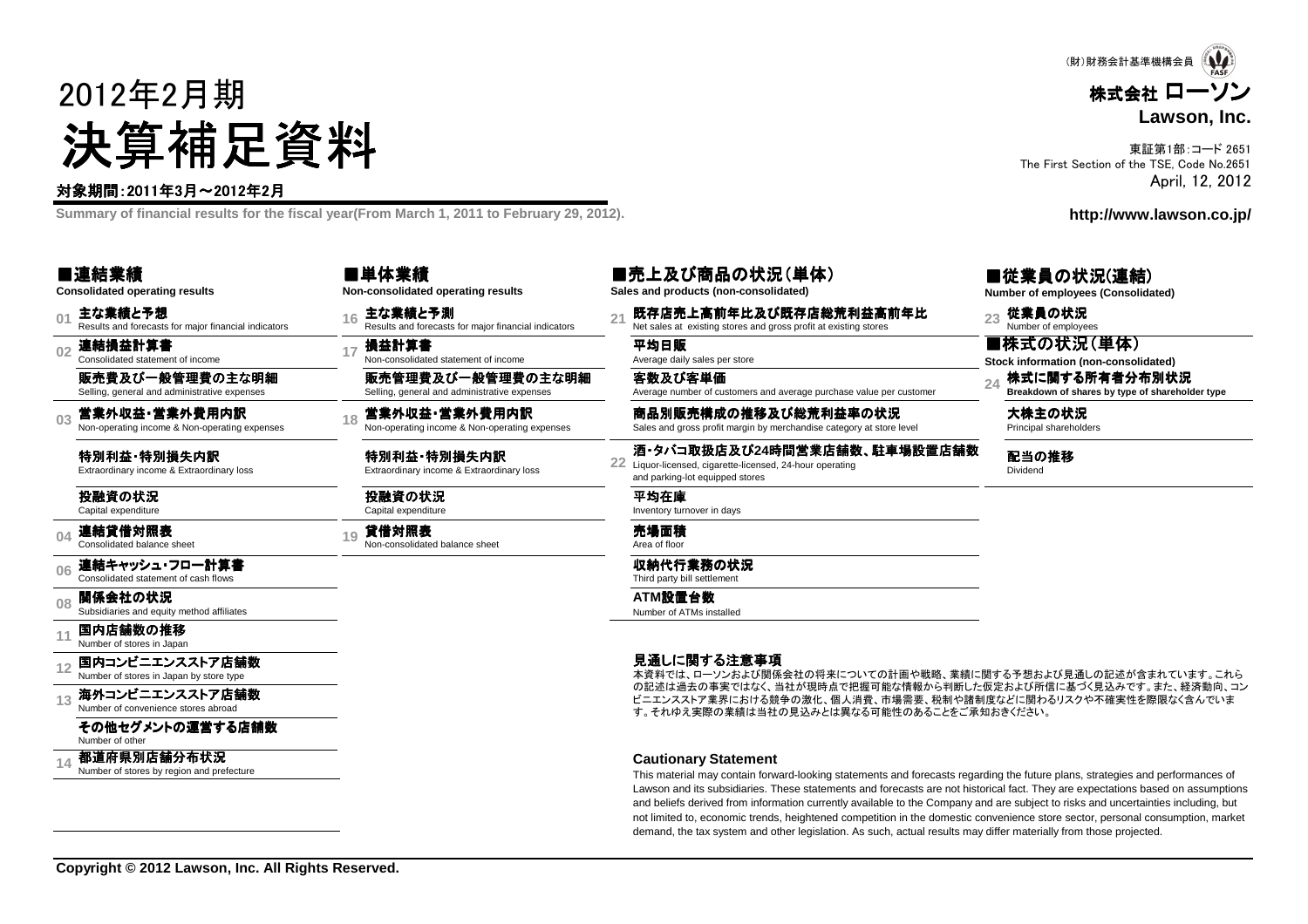### ■主な業績と予想 Results and forecasts for major financial indicators<br>←←←←←

|                                                                                                                                                                                                     | 2009年度/FY2009                        |           | 2010年度/FY2010                        |           | 2011年度/FY2011<br>通期/Full year                                                              |           |                                                                                                                                                                                                                                                                                                                                                                                                     |         |                          | 2012年度/FY2012<br>第2四半期連結累計期間/2Q 通期計画/Full year (Forecast) |  |  |  |
|-----------------------------------------------------------------------------------------------------------------------------------------------------------------------------------------------------|--------------------------------------|-----------|--------------------------------------|-----------|--------------------------------------------------------------------------------------------|-----------|-----------------------------------------------------------------------------------------------------------------------------------------------------------------------------------------------------------------------------------------------------------------------------------------------------------------------------------------------------------------------------------------------------|---------|--------------------------|-----------------------------------------------------------|--|--|--|
|                                                                                                                                                                                                     | 通期/Full year<br>2009.3.1 - 2010.2.28 |           | 通期/Full year<br>2010.3.1 - 2011.2.28 |           | 2011.3.1 - 2012.2.29                                                                       |           | 2012.3.1-8.31                                                                                                                                                                                                                                                                                                                                                                                       |         | 2012.3.1-2013.2.28       |                                                           |  |  |  |
|                                                                                                                                                                                                     | 金額/Amount                            | 前年比/YoY   | 金額/Amount                            | 前年比/YoY   | 金額/Amount                                                                                  | 前年比/YoY   | 金額/Amount                                                                                                                                                                                                                                                                                                                                                                                           | 前年比/YoY | 金額/Amount                | 前年比/YoY                                                   |  |  |  |
| チェーン全店売上高 (百万円) Total net sales (millions of yen)                                                                                                                                                   | 1.666.136                            | 106.9%    | 1.682.812                            | 101.0%    | 1,825,809                                                                                  | 108.5%    | 984.000                                                                                                                                                                                                                                                                                                                                                                                             | 107.4%  | 1.964.000                | 107.6%                                                    |  |  |  |
| <b>営業総収入</b> (百万円)* <sup>1</sup> Gross operating revenues (millions of yen)                                                                                                                         | 467,192                              | 133.7%    | 441,277                              | 94.5%     | 478,957                                                                                    | 108.5%    | 251,000                                                                                                                                                                                                                                                                                                                                                                                             | 104.6%  | 503,000                  | 105.0%                                                    |  |  |  |
| <b>営業利益</b> (百万円) Operating profit (millions of yen)                                                                                                                                                | 50.275                               | 102.2%    | 55.540                               | 110.5%    | 61.769                                                                                     | 111.2%    | 34,000                                                                                                                                                                                                                                                                                                                                                                                              | 104.4%  | 66,000                   | 106.8%                                                    |  |  |  |
| <b>経常利益</b> (百万円) Recurring profit (millions of yen)                                                                                                                                                | 49,440                               | 101.3%    | 54,594                               | 110.4%    | 61,728                                                                                     | 113.1%    | 33,600                                                                                                                                                                                                                                                                                                                                                                                              | 103.1%  | 65,100                   | 105.5%                                                    |  |  |  |
| 当期純利益 (百万円) Net profit (millions of yen)                                                                                                                                                            | 12.562                               | 52.8%     | 25,386                               | 202.1%    | 24.885                                                                                     | 98.0%     | 16.700                                                                                                                                                                                                                                                                                                                                                                                              | 186.4%  | 33,400                   | 134.2%                                                    |  |  |  |
| (ご参考)資産除去債務及び災害による<br>損失計上前の当期純利益(概算)<br>Net profit before accounting for<br>asset retirement obligation and loss on disaster (estimated)                                                           |                                      |           |                                      |           | 31,855                                                                                     | 125.5%    |                                                                                                                                                                                                                                                                                                                                                                                                     |         |                          |                                                           |  |  |  |
| 1株当たり当期純利益 (円)*2 Net profit per share (yen)                                                                                                                                                         |                                      | 126.67    |                                      | 254.61    |                                                                                            | 249.17    |                                                                                                                                                                                                                                                                                                                                                                                                     | 167.19  |                          | 334.38                                                    |  |  |  |
| <b>純資産</b> (百万円) Net assets (millions of yen)                                                                                                                                                       |                                      | 198.135   |                                      | 208.466   |                                                                                            | 214.662   |                                                                                                                                                                                                                                                                                                                                                                                                     |         |                          |                                                           |  |  |  |
| <b>総資産</b> (百万円) Total assets (millions of yen)                                                                                                                                                     |                                      | 448,131   |                                      | 476,036   |                                                                                            | 531,453   | $\overline{\phantom{0}}$                                                                                                                                                                                                                                                                                                                                                                            |         |                          |                                                           |  |  |  |
| 1株当たり純資産 (円) Net assets per share (yen)                                                                                                                                                             |                                      | 1,935.41  |                                      | 2,037.50  |                                                                                            | 2,114.00  | $\overline{\phantom{m}}$                                                                                                                                                                                                                                                                                                                                                                            |         | $\overline{\phantom{0}}$ |                                                           |  |  |  |
| 総資産当期純利益率 ROA                                                                                                                                                                                       |                                      | 2.8%      |                                      | 5.5%      |                                                                                            | 4.9%      |                                                                                                                                                                                                                                                                                                                                                                                                     |         |                          |                                                           |  |  |  |
| 自己資本当期純利益率 ROE                                                                                                                                                                                      |                                      | 6.5%      |                                      | 12.8%     |                                                                                            | 12.0%     |                                                                                                                                                                                                                                                                                                                                                                                                     |         | $\overline{\phantom{0}}$ |                                                           |  |  |  |
| 流動比率 Current ratio                                                                                                                                                                                  |                                      | 71.7%     |                                      | 75.3%     |                                                                                            | 73.5%     |                                                                                                                                                                                                                                                                                                                                                                                                     |         | $\overline{\phantom{a}}$ |                                                           |  |  |  |
| 固定比率 Fixed ratio                                                                                                                                                                                    |                                      | 164.6%    |                                      | 162.7%    |                                                                                            | 175.8%    |                                                                                                                                                                                                                                                                                                                                                                                                     |         |                          |                                                           |  |  |  |
| 自己資本比率 Shareholder's equity ratio                                                                                                                                                                   |                                      | 42.8%     |                                      | 42.7%     |                                                                                            | 39.7%     |                                                                                                                                                                                                                                                                                                                                                                                                     |         |                          |                                                           |  |  |  |
| 営業活動によるキャッシュフロー(百万円)<br>Net cash provided by (used in) operating activities (millions of yen)                                                                                                       |                                      | 40.695    |                                      | 72,210    |                                                                                            | 86,356    |                                                                                                                                                                                                                                                                                                                                                                                                     |         |                          |                                                           |  |  |  |
| 投資活動によるキャッシュフロー (百万円)<br>Net cash provided by (used in) investing activities (millions of yen)                                                                                                      |                                      | $-42.595$ |                                      | $-30,522$ |                                                                                            | $-52,912$ |                                                                                                                                                                                                                                                                                                                                                                                                     |         |                          |                                                           |  |  |  |
| 財務活動によるキャッシュフロー (百万円)<br>Net cash provided by (used in) financing activities (millions of yen)                                                                                                      |                                      | $-27,238$ |                                      | $-28,798$ |                                                                                            | $-27,544$ |                                                                                                                                                                                                                                                                                                                                                                                                     |         |                          |                                                           |  |  |  |
| <b>現金及び現金同等物の期末残高</b> (百万円)<br>Cash and cash equivalents at end of period (millions of yen)                                                                                                         |                                      | 54.843    |                                      | 67.712    |                                                                                            | 73.670    |                                                                                                                                                                                                                                                                                                                                                                                                     |         |                          |                                                           |  |  |  |
| 国内総店舗数 $^{\mathsf{i}}{}^{3}$<br>Number of stores in Japan                                                                                                                                           |                                      | 9,761     |                                      | 9,994     |                                                                                            | 10,457    |                                                                                                                                                                                                                                                                                                                                                                                                     |         |                          | 11,007                                                    |  |  |  |
| (注)<br>*1 営業総収入は直営店売上高、加盟店からの収入等の合計です。<br>*2 通期計画の1株当たり当期純利益に関しては、2012年2月29日現在の期末発行済株式数を用いて算出しており<br>ます。<br>*3 「国内総店舗数」は、当社連結グループの運営するコンビニエンスストアの店舗数であり、㈱九九プラス、㈱ロー<br>ソン沖縄、㈱ローソン富山の運営する店舗数を含めております。 |                                      |           | <b>Notes</b>                         |           | of stores operated by Ninety-nine Plus, Inc., LAWSON Okinawa, Inc. and LAWSON Toyama, Inc. |           | *1 The gross operating revenues are a sum of total sales of LAWSON group stores and commissions from franchised stores.<br>*2 Forecasted net profit per share in the full-year plan is calculated based on the number of outstanding share as of February 29, 2012.<br>*3 The number of stores in Japan is a total number of stores operated by the consolidated LAWSON group, including the number |         |                          |                                                           |  |  |  |

(注)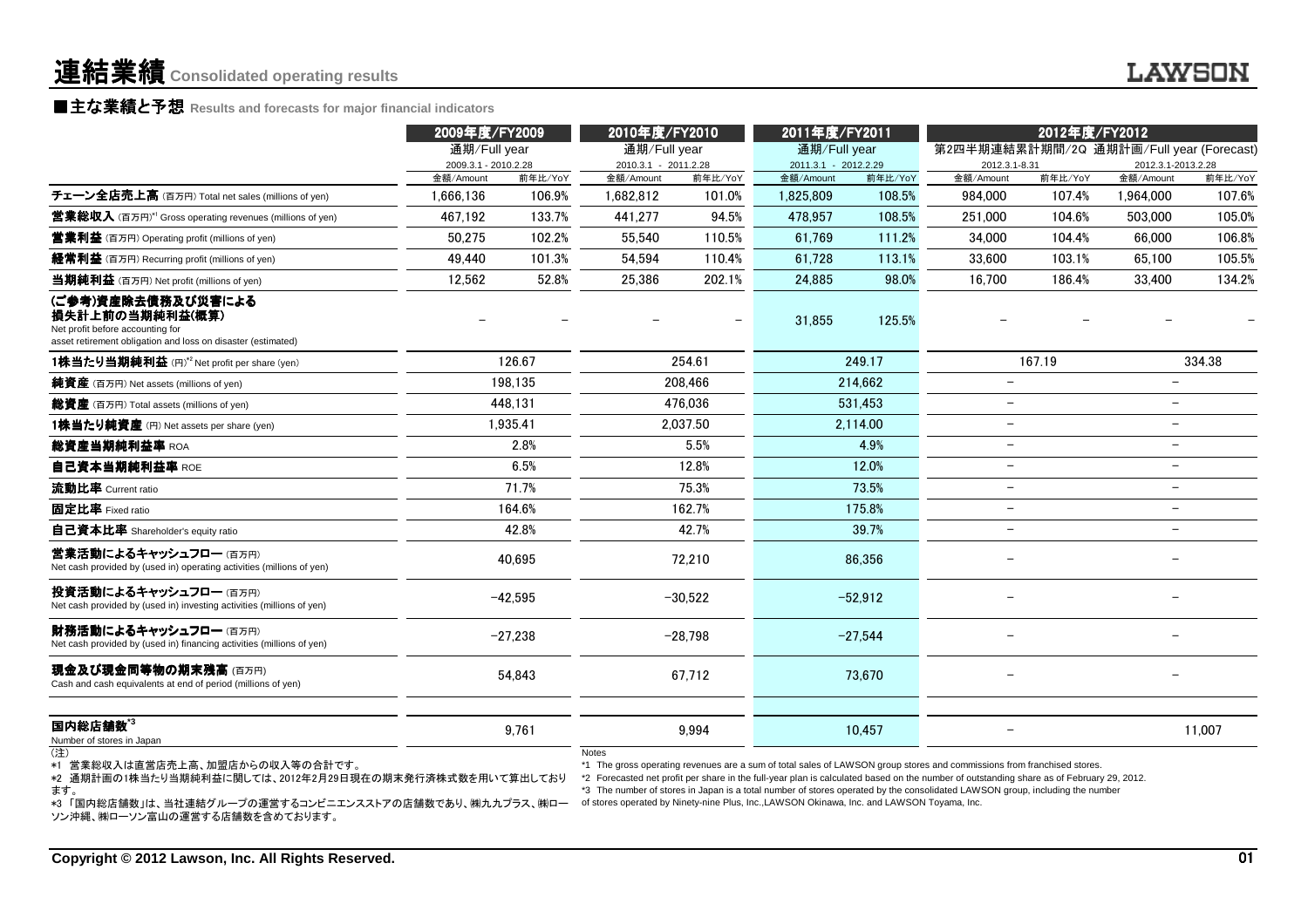| 連結業績 Consolidated operating results                              |                                       |                                       |         |                                       |           | I AWSON                     |
|------------------------------------------------------------------|---------------------------------------|---------------------------------------|---------|---------------------------------------|-----------|-----------------------------|
| ■連結損益計算書 Consolidated statement of income                        | 2009年度/FY2009<br>2009.3.1 - 2010.2.28 | 2010年度/FY2010<br>2010.3.1 - 2011.2.28 |         | 2011年度/FY2011<br>2011.3.1 - 2012.2.29 |           | 前年増減<br>Increase (Decrease) |
|                                                                  | 百万円/Millions of yen                   | 百万円/Millions of yen                   | 前年比/YoY | 百万円/Millions of yen                   | 前年比/YoY   | 百万円/Millions of yer         |
| $B + E$<br>A.営業総収入 Gross operating revenues                      | 467.192                               | 441.277                               | 94.5%   | 478.957                               | 108.5%    | 37.679                      |
| <b>B.売上高</b> Net sales <sup>"1</sup>                             | 233.693                               | 192.329                               | 82.3%   | 208.063                               | 108.2%    | 15.733                      |
| C.売上原価 Cost of goods sold <sup>"2</sup>                          | 173.722                               | 143.101                               | 82.4%   | 156.245                               | 109.2%    | 13.144                      |
| $B - C$<br>D.売上総利益 Gross profit on sales <sup>3</sup>            | 59.970                                | 49.228                                | 82.1%   | 51.817                                | 105.3%    | 2,588                       |
| $F + G$<br><b>E.営業収入</b> Operating revenues                      | 233.498                               | 248.947                               | 106.6%  | 270.893                               | 108.8%    | 21,946                      |
| F.加盟店からの収入 Franchise commission from franchised stores           | 185.656                               | 197.673                               | 106.5%  | 215.573                               | 109.1%    | 17.900                      |
| G.その他の営業収入 Other                                                 | 47.842                                | 51.274                                | 107.2%  | 55.320                                | 107.9%    | 4,046                       |
| $A - C = D + E$<br>H.営業総利益 Gross operating profit                | 293.469                               | 298.176                               | 101.6%  | 322,711                               | 108.2%    | 24,535                      |
| <b>I.販売費及び一般管理費</b> Selling, general and administrative expenses | 243.193                               | 242.635                               | 99.8%   | 260.941                               | 107.5%    | 18,305                      |
| $H - I$<br>J.営業利益 Operating profit                               | 50,275                                | 55.540                                | 110.5%  | 61.769                                | 111.2%    | 6,229                       |
| 當業外収益 Non-operating income                                       | 1.676                                 | 1.718                                 | 102.5%  | 2.268                                 | 132.0%    | 549                         |
| 営業外費用 Non-operating expenses                                     | 2.511                                 | 2.665                                 | 106.1%  | 2.309                                 | 86.7%     | $-355$                      |
| 経常利益 Recurring profit                                            | 49.440                                | 54.594                                | 110.4%  | 61.728                                | 113.1%    | 7,133                       |
| 特別利益 Extraordinary gain                                          | 2,397                                 |                                       | 0.1%    | 2.059                                 | 140218.6% | 2.058                       |
| 特別損失 Extraordinary loss                                          | 21,963                                | 10.184                                | 46.4%   | 17.502                                | 171.9%    | 7.317                       |
| 税金等調整前当期純利益 Income before income taxes                           | 29,874                                | 44,411                                | 148.7%  | 46,285                                | 104.2%    | 1,874                       |
| 法人税、住民税及び事業税 Income taxes - current                              | 18.392                                | 16.551                                | 90.0%   | 22.963                                | 138.7%    | 6.411                       |
| 法人税等調整額 Deferred income taxes                                    | $-1,151$                              | 1.668                                 |         | $-2.321$                              | $-139.1%$ | $-3.989$                    |
| 少数株主損益調整前当期純利益 Income before minority interests                  |                                       |                                       |         | 25.643                                |           | 25.643                      |
| 少数株主利益 Minority interests in net profit                          | 71                                    | 803                                   | 1119.7% | 758                                   | 94.3%     | $-45$                       |
| 当期純利益 Net profit                                                 | 12.562                                | 25.386                                | 202.1%  | 24.885                                | 98.0%     | $-501$                      |
|                                                                  |                                       |                                       |         |                                       |           |                             |

**■販売費及び一般管理費の主な明細** Selling, general and administrative expenses<br>2009年度/FY200

|                                                          | 2009年度/FY2009        | 2010年度/FY2010                                                                            |         | 2011年度/FY2011        |        | 前年増減                |
|----------------------------------------------------------|----------------------|------------------------------------------------------------------------------------------|---------|----------------------|--------|---------------------|
|                                                          | 2009.3.1 - 2010.2.28 | 2010.3.1 - 2011.2.28                                                                     |         | 2011.3.1 - 2012.2.29 |        | Increase (Decrease) |
|                                                          | 百万円/Millions of yen  | 百万円/Millions of yen                                                                      | 前年比/YoY | 百万円/Millions of yen  | 前年比YoY | 百万円/Millions of yen |
| <b>地代家賃</b> Rents                                        | 70.570               | 73.231                                                                                   | 103.8%  | 78,483               | 107.2% | 5,251               |
| 人件費 Personal expenses                                    | 60.833               | 58.020                                                                                   | 95.4%   | 60.886               | 104.9% | 2.866               |
| 動産リース料 Equipment leasing charges                         | 13.443               | 10.229                                                                                   | 76.1%   | 8.204                | 80.2%  | $-2,024$            |
| 有形固定資産減価償却費 Depreciation of property and store equipment | 21.053               | 24.529                                                                                   | 116.5%  | 28,998               | 118.2% | 4.469               |
| 広告宣伝費 Advertising and promotional expenses <sup>*4</sup> | 12.166               | 10.977                                                                                   | 90.2%   | 14.146               | 128.9% | 3.168               |
| その他 Other <sup>*5</sup>                                  | 65.125               | 65.647                                                                                   | 100.8%  | 70,221               | 107.0% | 4,573               |
| 合計 Total                                                 | 243.193              | 242.635                                                                                  | 99.8%   | 260,941              | 107.5% | 18.305              |
| (注)                                                      |                      | Notes                                                                                    |         |                      |        |                     |
| *1 「売上高」は、商品売上高です。                                       |                      | *1 Net sales of goods.                                                                   |         |                      |        |                     |
| *2 「売上原価」は、商品売上原価です。                                     |                      | *2 Cost of goods sold.                                                                   |         |                      |        |                     |
| *3 「売上総利益」は、商品売上総利益です。                                   |                      | *3 Gross profit on sales.                                                                |         |                      |        |                     |
| *4 「広告宣伝費」には、ポイント引当金繰入額を含んでおります。                         |                      | *4 "Advertising and promotional expenses" include provision for point card certificates. |         |                      |        |                     |
| *5 「その他」には、無形固定資産減価償却費を含んでおります。                          |                      | *5 "Other" includes amortization expenses of intangible assets.                          |         |                      |        |                     |
|                                                          |                      |                                                                                          |         |                      |        |                     |

**Copyright © 2012 Lawson, Inc. All Rights Reserved.**

**Y击 《士 <del>业</del> 《主**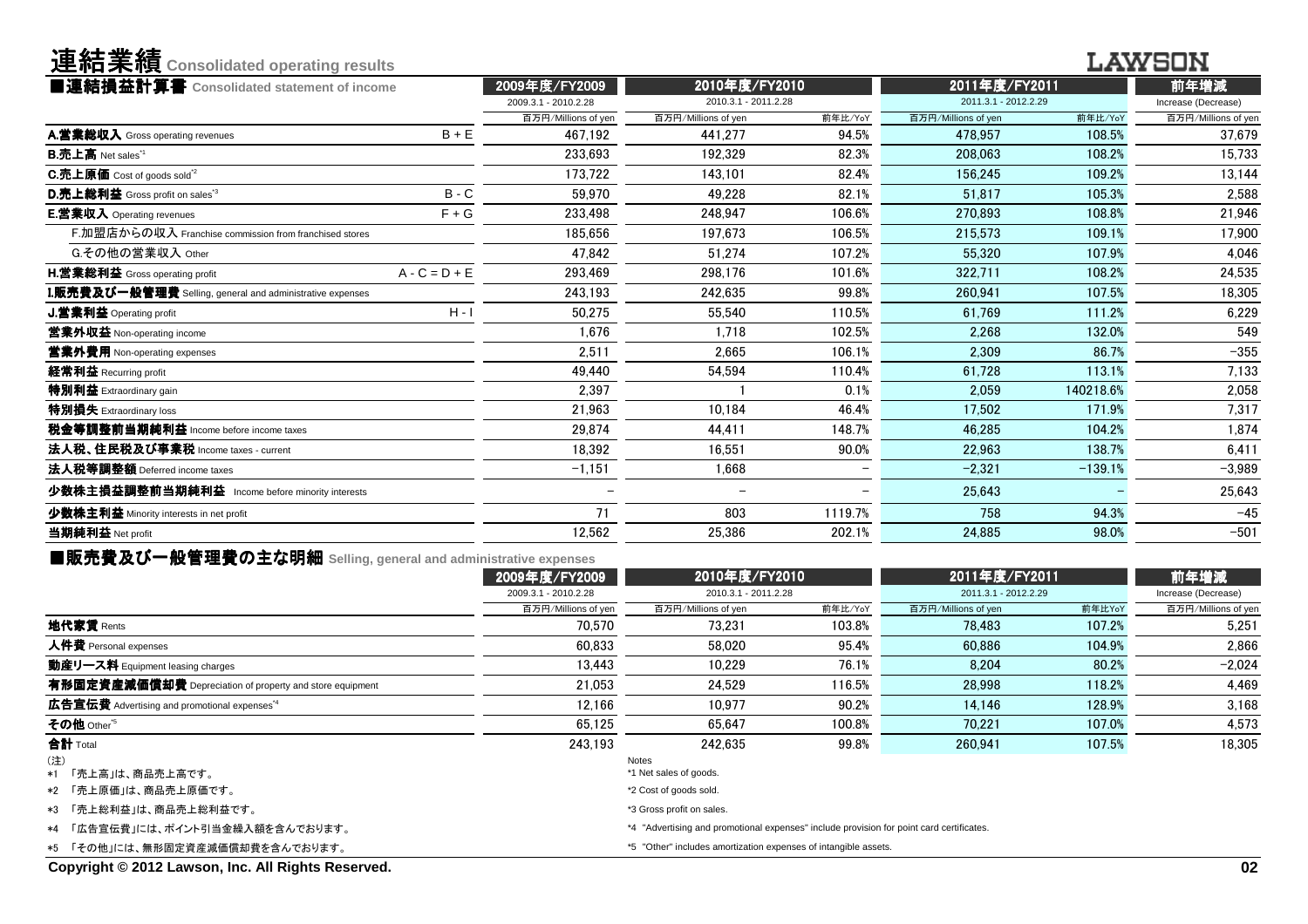| 連結業績 Consolidated operating results |  |  |
|-------------------------------------|--|--|

#### **LAWSON**

| ■営業外収益·営業外費用内訳                                                                                                | 2009年度/FY2009        | 2010年度/FY2010        | 2011年度/FY2011        | 前年増減                |                                  |
|---------------------------------------------------------------------------------------------------------------|----------------------|----------------------|----------------------|---------------------|----------------------------------|
| Non-operating income & Non-operating expenses                                                                 | 2009.3.1 - 2010.2.28 | 2010.3.1 - 2011.2.28 | 2011.3.1 - 2012.2.29 | Increase (Decrease) |                                  |
|                                                                                                               | 百万円/Millions of yen  | 百万円/Millions of yen  | 百万円/Millions of yen  | 百万円/Millions of yen |                                  |
| 受取利息 Interest received                                                                                        | 696                  | 661                  | 672                  | 11                  |                                  |
| 持分法による投資利益 Equity in earnings of affiliates                                                                   | 61                   | 311                  | 380                  | 68                  |                                  |
| 受取補償金 Compensation income                                                                                     | 342                  | 207                  | 446                  | 238                 |                                  |
| 受取損害金 Compensation received for damage                                                                        | 8 <sup>1</sup>       | 64                   | 44                   | $-19$               |                                  |
| その他 Other                                                                                                     | 493                  | 473                  | 723                  | 249                 |                                  |
| 営業外収益計 Non-operating income                                                                                   | 1.676                | 1.718                | 2,268                | 549                 |                                  |
| 支払利息 Interest expense                                                                                         | 394                  | 983                  | 1,122                | 138                 |                                  |
| リース解約損 Loss on cancellation of store lease contract                                                           | 1.578                | .224                 | 661                  | $-562$              |                                  |
| その他 Other                                                                                                     | 539                  | 457                  | 526                  | 68                  |                                  |
| 営業外費用計 Non-operating expenses                                                                                 | 2.511                | 2.665                | 2.309                | $-355$              |                                  |
| ■特別利益·特別損失内訳                                                                                                  | 2009年度/FY2009        | 2010年度/FY2010        | 2011年度/FY2011        | 前年増減                |                                  |
| Extraordinary gain & extraordinary loss                                                                       | 2009.3.1 - 2010.2.28 | 2010.3.1 - 2011.2.28 | 2011.3.1 - 2012.2.29 | Increase (Decrease) |                                  |
|                                                                                                               | 百万円/Millions of yen  | 百万円/Millions of yen  | 百万円/Millions of yen  | 百万円/Millions of yen |                                  |
| 固定資産売却益 Gain on sales of noncurrent assets                                                                    | 33                   |                      | 50                   | 50                  |                                  |
| 段階取得に係る差益 Gain on step acquisitions                                                                           |                      |                      | 1,570                | 1,570               |                                  |
| 投資有価証券売却益 Gain on sales of investment securities                                                              |                      |                      |                      |                     |                                  |
| 負ののれん発生益 Gain on negative goodwill                                                                            |                      |                      | 291                  | 291                 |                                  |
| その他 Other                                                                                                     | 2.364                |                      | 147                  | 147                 |                                  |
| 特別利益計 Extraordinary gain                                                                                      | 2.397                |                      | 2,059                | 2.058               |                                  |
| 固定資産除却損 Loss on retirement of noncurrent assets                                                               | 3,898                | 3.017                | 2,068                | $-948$              |                                  |
| 固定資産売却損 Loss on sales of noncurrent assets                                                                    | 29                   | 1.303                | 40                   | $-1.262$            |                                  |
| 減損損失 Loss on impairment of long-lived assets                                                                  | 3.903                | 4.989                | 3.318                | $-1.671$            |                                  |
| 災害による損失 Loss on disaster                                                                                      |                      |                      | 3.460                | 3.460               |                                  |
| 資産除去債務会計基準の適用に伴う影響額<br>Loss on adjustment for changes of accounting standard for asset retirement obligations |                      |                      | 8,292                | 8.292               |                                  |
| その他 Other                                                                                                     | 14.130               | 873                  | 320                  | $-552$              |                                  |
| 特別損失計 Extraordinary loss                                                                                      | 21,963               | 10.184               | 17.502               | 7.317               |                                  |
| ■投融資の状況                                                                                                       | 2009年度/FY2009        | 2010年度/FY2010        | 2011年度/FY2011        | 前年増減                | 2012年度計画                         |
| <b>Capital expenditure</b>                                                                                    | 2009.3.1 - 2010.2.28 | 2010.3.1 - 2011.2.28 | 2011.3.1 - 2012.2.29 | Increase (Decrease) | Forecasts / 2012.3.1 - 2013.2.28 |
|                                                                                                               | 百万円/Millions of yen  | 百万円/Millions of yen  | 百万円/Millions of yen  | 百万円/Millions of yer | 百万円/Millions                     |
| 新店投資 New store investments                                                                                    | 19.887               | 13.675               | 21.596               | 7.921               |                                  |

|                                                                                      | 百万円/Millions of yen | 百万円/Millions of yen | 百万円/Millions of yen | 百万円/Millions of yen | 百万円/Millions of yen                                                                                                                                                                                                                  |
|--------------------------------------------------------------------------------------|---------------------|---------------------|---------------------|---------------------|--------------------------------------------------------------------------------------------------------------------------------------------------------------------------------------------------------------------------------------|
| 新店投資 New store investments                                                           | 19.887              | 13.675              | 21.596              | 7.921               | 31,000                                                                                                                                                                                                                               |
| 既存店投資 Existing store investments                                                     | 8.101               | 8.934               | 10.240              | 1,306               | 13.000                                                                                                                                                                                                                               |
| システム関連投資 IT-related investments                                                      | 9.409               | 7.479               | 7.744               | 265                 | 6.000                                                                                                                                                                                                                                |
| その他 Other                                                                            | 629                 | 1.003               | 630                 | $-373$              |                                                                                                                                                                                                                                      |
| 投資小計 Subtotal                                                                        | 38.026              | 31.091              | 40.211              | 9.120               | 50.000                                                                                                                                                                                                                               |
| <b>出資•融資</b> Investments and advances                                                | $-3.004$            | 2.544               | 12.401              | 9.857               |                                                                                                                                                                                                                                      |
| リース Leases"                                                                          | 36.376              | 16.691              | 21.960              | 5.269               | 22.000                                                                                                                                                                                                                               |
| <b>合計</b> Total                                                                      | 71.399              | 50.326              | 74.572              | 24.246              | 72.000                                                                                                                                                                                                                               |
| 有形固定資産減価償却費 Depreciation of property and store equipment <sup>2</sup>                | 21.053              | 24.529              | 28,998              | 4.469               | 33.400                                                                                                                                                                                                                               |
| <b>無形固定資産償却費</b> Amortization of intangible assets                                   | 6.414               | 8.554               | 8.846               | 292                 | 10.300                                                                                                                                                                                                                               |
| 減価償却費計 Total depreciation and amortization                                           | 27.468              | 33.083              | 37.845              | 4.762               | 43.700                                                                                                                                                                                                                               |
| (注)<br>*1 リースは各会計期間に取得したリース物件の取得価額相当額を記載しております。<br>2011年度のリース債務の返済による支出は10,382百万円です。 |                     |                     | Notes               |                     | *1 "Leases" are the amount of charges equivalent to the acquisition cost of leased property acquired during each<br>fiscal year. The amount of repayments of lease obligations (consolidated) of is 10,382 million of yen in FY2011. |

\*2 新リース会計の適用により、有形固定資産減価償却費には、売買処理されるリース物件の減価償却費を含んでおります。 2011年度以降の有形固定資産減価償却費には、除去費用資産減価償却費及び資産除去債務利息を含んでおります。

 \*1 "Leases" are the amount of charges equivalent to the acquisition cost of leased property acquired during each fiscal year. The amount of repayments of lease obligations (consolidated) of is 10,382million of yen in FY2011. \*2 Depreciation of property and store equipment includes depreciation for leased property treated as a sale-andpurchase transaction due to the application of new lease accounting standards in Japan. The amount for FY2011includes depreciation of asset retirement obligations and interest on asset retirement obligations.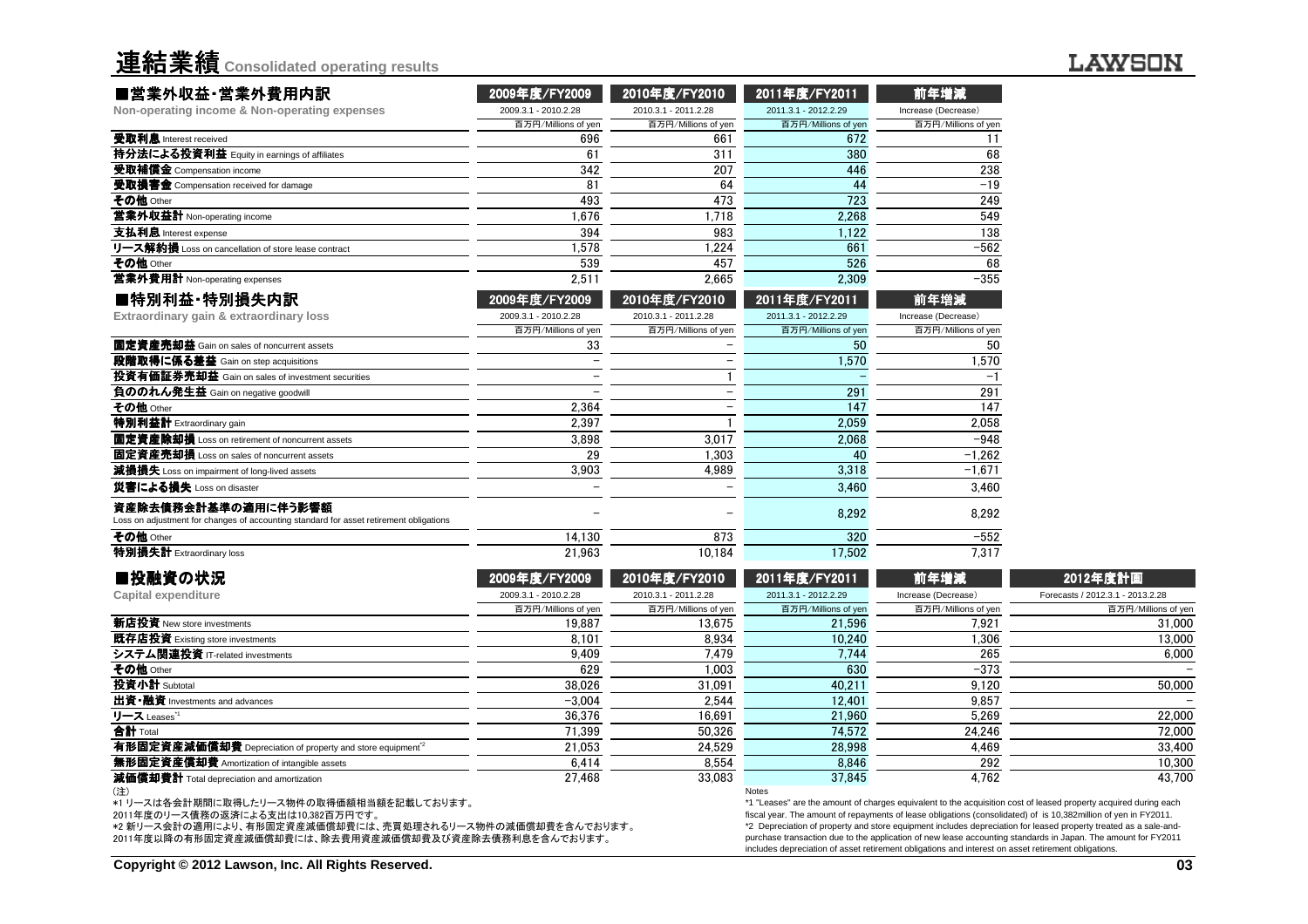#### ■連結貸借対照表 Consolidated balance sheet

|                                                                            | 2009年度/FY2009<br>(2010年2月28日現在) | 2010年度/FY2010<br>(2011年2月28日現在) | 2011年度/FY2011<br>(2012年2月29日現在) | 2010年度末からの増減                       |
|----------------------------------------------------------------------------|---------------------------------|---------------------------------|---------------------------------|------------------------------------|
|                                                                            | FY2009 (As of 2010.2.28)        | FY2010 (As of 2011.2.28)        | FY2011 (As of 2012.2.29)        | Increase (Decrease) from 2011.2.28 |
| [資産の部 Assets ]                                                             | 百万円/Millions of yer             | 百万円/Millions of yen             | 百万円/Millions of yen             | 百万円/Millions of yen                |
| 流動資産 Current assets                                                        | 132.198                         | 145,009                         | 160.157                         | 15.147                             |
| 現金及び預金 Cash and deposits                                                   | 64.017                          | 74.816                          | 79.074                          | 4.258                              |
| 加盟店貸勘定 Accounts receivable - due from franchised stores                    | 20,790                          | 16.159                          | 19,521                          | 3,361                              |
| 有価証券 Marketable securities                                                 | 2,500                           | 2,999                           | 4,999                           | 1,999                              |
| 商品 Merchandise inventories                                                 | 4.446                           | 7,011                           | 8.075                           | 1,064                              |
| 前払費用 Prepaid expenses                                                      | 6.980                           | 7.424                           | 8.110                           | 686                                |
| 未収入金 Accounts receivable - other                                           | 26.445                          | 29,285                          | 32.645                          | 3,359                              |
| 繰延税金資産 Deferred tax assets                                                 | 4,587                           | 4,943                           | 4,800                           | $-143$                             |
| その他 Other                                                                  | 2,587                           | 2,466                           | 3,080                           | 613                                |
| 貸倒引当金 Allowance for doubtful accounts                                      | $-155$                          | $-97$                           | $-149$                          | $-51$                              |
| 固定資産 Noncurrent assets                                                     | 315.933                         | 331.026                         | 371.295                         | 40.268                             |
| 有形固定資産 Property, plant and equipment                                       | 145,308                         | 158.833                         | 183,835                         | 25,001                             |
| ・建物及び構築物 Buildings and structures                                          | 96,452                          | 96,401                          | 107.061                         | 10,660                             |
| ・車両運搬具及び工具器具備品 Vehicles, tools, furniture and fixtures                     | 12.858                          | 13.241                          | 14.013                          | 771                                |
| ・リース資産 Lease assets                                                        | 28.867                          | 41.934                          | 54.137                          | 12,202                             |
| •その他 Other                                                                 | 7.130                           | 7,255                           | 8,622                           | 1,366                              |
| 無形固定資産 Intangible assets                                                   | 34,407                          | 36.096                          | 38,977                          | 2,880                              |
| 投資その他の資産 Investments and other assets                                      | 136,216                         | 136,096                         | 148,483                         | 12,386                             |
| ・長期貸付金 Long-terms loans receivable                                         | 29.724                          | 31.825                          | 32.138                          | 313                                |
| •差入保証金 Guarantee deposits                                                  | 83.205                          | 81.654                          | 83.665                          | 2.011                              |
| •繰延税金資産 Deferred tax assets                                                | 15,274                          | 13,253                          | 16,870                          | 3,617                              |
| •破産更生債権等 Bankruptcy and reorganization claims                              | 13,631                          | 15,372                          | 15,136                          | $-236$                             |
| •その他 Other                                                                 | 9,018                           | 10.037                          | 16,523                          | 6,485                              |
| •貸倒引当金 Allowance for doubtful accounts                                     | $-14.636$                       | $-16.047$                       | $-15.851$                       | 195                                |
| 資産合計 Total Assets                                                          | 448,131                         | 476,036                         | 531,453                         | 55,416                             |
| 有形固定資産の減価償却累計額<br>Accumulated depreciation of property and store equipment | 134.339                         | 153.499                         | 180.425                         | 26.926                             |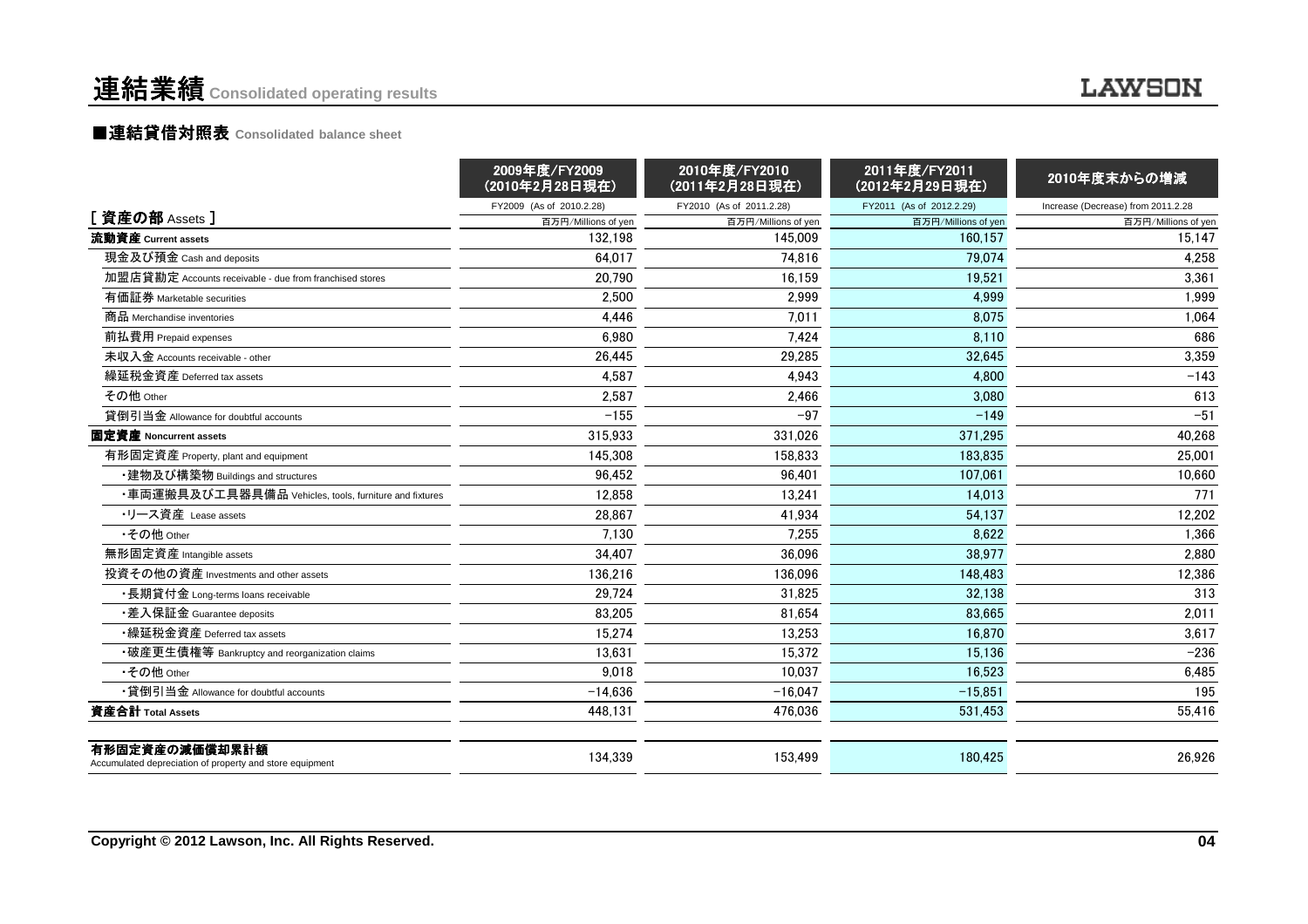#### ■連結貸借対照表 Consolidated balance sheet

#### **LAWSON**

|                                                                                             | 2009年度/FY2009<br>(2010年2月28日現在) | 2010年度/FY2010<br>(2011年2月28日現在) | 2011年度/FY2011<br>(2012年2月29日現在) | 2010年度末からの増減                       |
|---------------------------------------------------------------------------------------------|---------------------------------|---------------------------------|---------------------------------|------------------------------------|
|                                                                                             | FY2009 (As of 2010.2.28)        | FY2010 (As of 2011.2.28)        | FY2011 (As of 2012.2.29)        | Increase (Decrease) from 2011.2.28 |
| [負債の部 Liabilities ]                                                                         | 百万円/Millions of yen             | 百万円/Millions of yen             | 百万円/Millions of yen             | 百万円/Millions of yen                |
| 流動負債 Current liabilities                                                                    | 184,496                         | 192,595                         | 217,978                         | 25,383                             |
| 買掛金 Accounts payable - trade                                                                | 73.189                          | 81.398                          | 88.262                          | 6,863                              |
| 加盟店借勘定 Accounts payable - due to franchised stores                                          | 1.024                           | 1,179                           | 1,390                           | 210                                |
| リース債務 Lease obligations                                                                     | 4,641                           | 7,953                           | 11,223                          | 3,270                              |
| 未払金 Accounts payable - other                                                                | 22,134                          | 18,239                          | 17,541                          | $-698$                             |
| 未払法人税等 Income taxes payable                                                                 | 9,852                           | 10,673                          | 15,305                          | 4,631                              |
| 預り金 Deposits payable                                                                        | 65,858                          | 62.340                          | 75,004                          | 12,663                             |
| 賞与引当金 Provision for bonuses                                                                 | 2.789                           | 3,768                           | 3,204                           | $-563$                             |
| ポイント引当金 Provision for point card certificates                                               | 2,097                           | 1,287                           | 701                             | $-586$                             |
| その他 Other                                                                                   | 2,909                           | 5,753                           | 5,345                           | $-408$                             |
| 固定負債 Noncurrent liabilities                                                                 | 65,499                          | 74,974                          | 98,812                          | 23,837                             |
| 長期借入金 Long-term debt                                                                        |                                 | 500                             |                                 | $-500$                             |
| 長期リース債務 Long-term lease obligations                                                         | 19.410                          | 28.253                          | 37.902                          | 9,648                              |
| 退職給付引当金 Liability for employees' retirement benefits                                        | 6,206                           | 7,529                           | 8,745                           | 1,215                              |
| 役員退職慰労引当金<br>Allowance for retirement benefits to executive officers and corporate auditors | 217                             | 234                             | 308                             | 73                                 |
| 長期預り保証金 Long-term guarantee deposits                                                        | 38,710                          | 37,139                          | 35,735                          | $-1,403$                           |
| 資産除去債務 Asset retirement obligations                                                         |                                 |                                 | 15,161                          | 15,161                             |
| その他 Other                                                                                   | 955                             | 1,317                           | 960                             | $-356$                             |
| 負債合計 Total liabilities                                                                      | 249.996                         | 267,570                         | 316,791                         | 49,221                             |
| [ 純資産の部 Net assets ]                                                                        |                                 |                                 |                                 |                                    |
| 株主資本 Shareholders' equity                                                                   | 192.485                         | 204,117                         | 211,835                         | 7,717                              |
| 資本金 Common stock                                                                            | 58,506                          | 58,506                          | 58,506                          |                                    |
| 資本剰余金 Capital surplus                                                                       | 41,520                          | 47,696                          | 47,707                          | 10                                 |
| 利益剰余金 Retained earnings                                                                     | 94,171                          | 99.608                          | 107.249                         | 7,640                              |
| 自己株式 Treasury stock                                                                         | $-1,713$                        | $-1,693$                        | $-1,627$                        | 65                                 |
| その他の包括利益累計額 Accumulated other comprehensive income                                          | $-554$                          | $-638$                          | $-680$                          | $-42$                              |
| その他有価証券評価差額金<br>Net unrealized gain (loss) on available-for-sale securities                 | 14                              | $-4$                            | $-11$                           | $-6$                               |
| 土地再評価差額金 Revaluation reserve for land                                                       | $-634$                          | $-634$                          | $-567$                          | 67                                 |
| 為替換算調整勘定 Foreign currency translation adjustments                                           | 65                              |                                 | $-101$                          | $-102$                             |
| 新株予約権 Subscription rights to shares                                                         | 346                             | 405                             | 442                             | 37                                 |
| 少数株主持分 Minority interests                                                                   | 5,858                           | 4,581                           | 3,064                           | $-1,516$                           |
| 純資産合計 Net assets                                                                            | 198,135                         | 208,466                         | 214,662                         | 6,195                              |
| 負債純資産合計 Liabilities and net assets                                                          | 448,131                         | 476,036                         | 531,453                         | 55,416                             |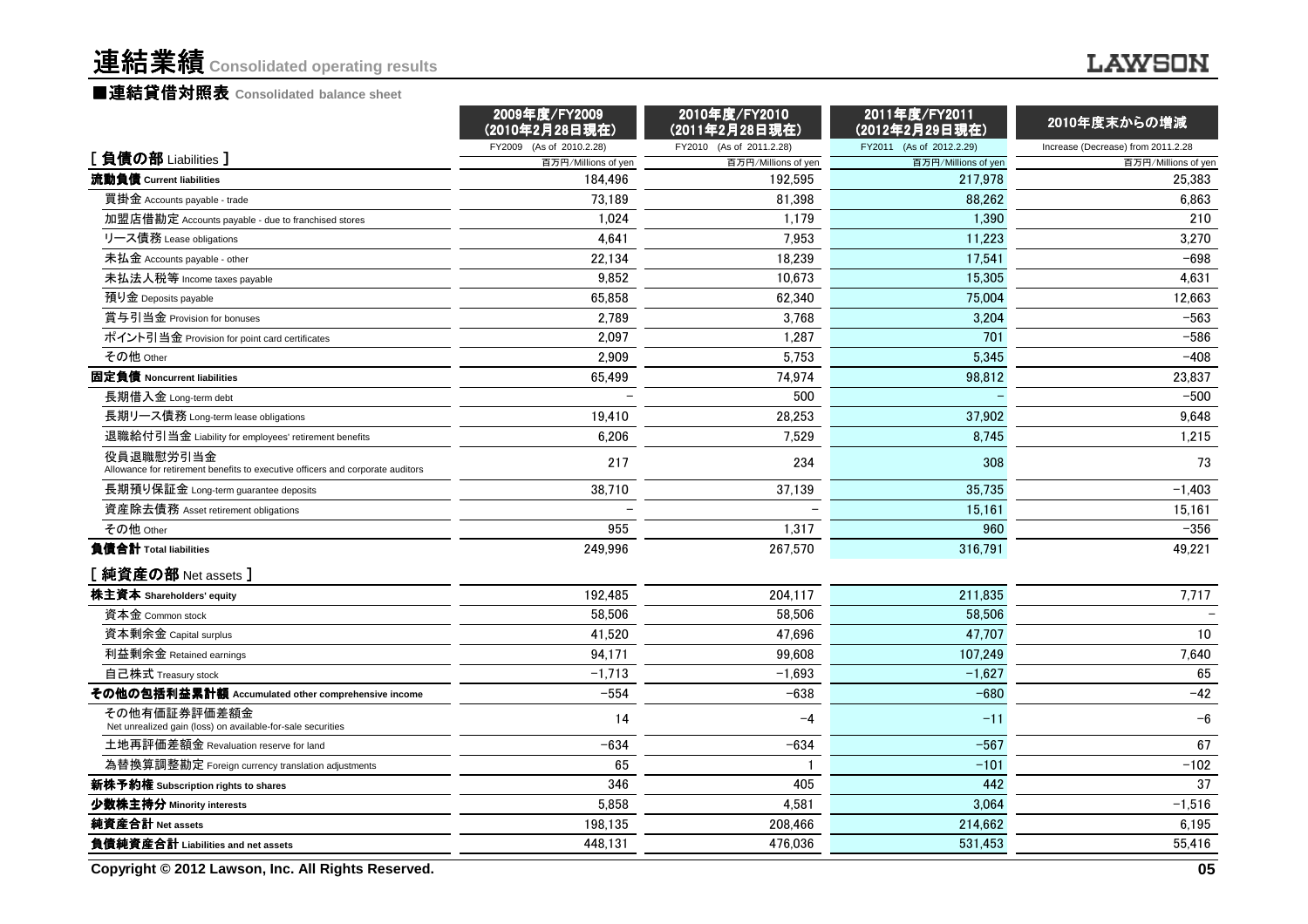### ■連結キャッシュ・フロー計算書 Consolidated statement of cash flows<br>————————————————————

|                                                                                                                 | 2009年度/FY2009        | 2010年度/FY2010            | 2011年度/FY2011        | 前年増減                |
|-----------------------------------------------------------------------------------------------------------------|----------------------|--------------------------|----------------------|---------------------|
| Ⅰ.営業活動によるキャッシュ・フロー                                                                                              | 2009.3.1 - 2010.2.28 | 2010.3.1 - 2011.2.28     | 2011.3.1 - 2012.2.29 | Increase (Decrease) |
| I. Net cash provided by (used in) operating activities                                                          | 百万円/Millions of yen  | 百万円/Millions of yen      | 百万円/Millions of yen  | 百万円/Millions of yen |
| 税金等調整前当期純利益 Income before income taxes                                                                          | 29.874               | 44.411                   | 46.285               | 1.874               |
| 減価償却費 Depreciation and amortization                                                                             | 27.468               | 33.083                   | 37.845               | 4.761               |
| 固定資産除却損 Loss on retirement of noncurrent assets                                                                 | 1,981                | 1,468                    | 2,064                | 596                 |
| 減損損失 Impairment loss                                                                                            | 3.903                | 4.989                    | 3.318                | $-1,671$            |
| 無形固定資産除却損 Loss from disposal of intangible fixed assets                                                         | 278                  | 267                      | 4                    | $-262$              |
| 持分法による投資損益(マイナスは益) Equity in gains of affiated companies                                                        | $-61$                | $-311$                   | $-290$               | 21                  |
| 固定資産売却損益(マイナスは益) Loss(gain) from disposal of fixed assets                                                       | $-3$                 | 1,303                    | $-9$                 | $-1,313$            |
| 貸倒引当金の増減額(マイナスは減少)<br>Increase (decrease) in allowance for doubtful accounts                                    | 10.309               | 1,352                    | $-384$               | $-1,736$            |
| 退職給付引当金の増減額<br>Increase (decrease) in provision for retirement benefits                                         | 1.155                | 941                      | 1,215                | 274                 |
| 受取利息 Interest income                                                                                            | $-696$               | $-661$                   | $-672$               | $-11$               |
| 支払利息 Interest expenses                                                                                          | 394                  | 983                      | 1,122                | 138                 |
| 災害損失 Loss on disaster                                                                                           |                      | $\overline{\phantom{0}}$ | 3,460                | 3,460               |
| 資産除去債務会計基準の適用に伴う影響額<br>Loss on adjustment for changes of accounting standard for asset retirement obligations   |                      | $\overline{\phantom{0}}$ | 8,292                | 8,292               |
| 段階取得に係る差益 Gain on step acquisitions                                                                             |                      |                          | $-1,570$             | $-1,570$            |
| その他の損益(マイナスは益) Other - net                                                                                      | $-166$               | 1,115                    | 413                  | $-701$              |
| 売上債権の増減額(マイナスは増加)<br>Decrease (increase) in notes and accounts receivable                                       | 390                  | 4.631                    | $-1.348$             | $-5.980$            |
| 棚卸資産の増減額(マイナスは減少) Increase (decrease) in merchandise inventories                                                | 839                  | 57                       | $-920$               | $-978$              |
| 未収入金の増減額(マイナスは増加)<br>Decrease (increase) in accounts receivable - other                                         | 260                  | $-1,237$                 | $-1,444$             | $-207$              |
| 破産更生債権等の増減額(マイナスは増加)<br>Decrease (increase) in claims provable in bankruptcy, claims provable in rehabilitation | $-12,636$            | $-1,788$                 | 236                  | 2,024               |
| 仕入債務の増減額(マイナスは減少)<br>Increase (decrease) in notes and accounts payable                                          | $-3,922$             | 5,248                    | 3,053                | $-2,195$            |
| 未払金の増減額(マイナスは減少) Increase (decrease) in accounts payable - other                                                | $-4,230$             | $-5.126$                 | $-1.341$             | 3,785               |
| 預り金の増減額(マイナスは減少) Increase (decrease) in deposits payable                                                        | 5,196                | $-3.560$                 | 12.656               | 16.216              |
| 預り保証金の増減額(マイナスは減少)<br>Increase (decrease) in long-term guarantee deposits                                       | $-3,315$             | $-1.571$                 | $-1.596$             | $-24$               |
| その他の資産·負債の増減額 Other - net                                                                                       | 1,103                | 2,612                    | $-1,804$             | $-4,416$            |
| 小計 Subtotal                                                                                                     | 58,124               | 88,208                   | 108.583              | 20,375              |
| 利息の受取額 Interest income received                                                                                 | 689                  | 661                      | 673                  | 12                  |
| 利息の支払額 Interest expenses paid                                                                                   | $-395$               | $-982$                   | $-1,122$             | $-140$              |
| 災害損失の支払額 Payments for loss on disaster                                                                          |                      |                          | $-3.372$             | $-3.372$            |
| 法人税等の支払額 Income taxes paid                                                                                      | $-17.722$            | $-15,676$                | $-18,405$            | $-2,728$            |
| 営業活動によるキャッシュ・フロー Net cash provided by (used in) operating activities                                            | 40,695               | 72.210                   | 86.356               | 14,146              |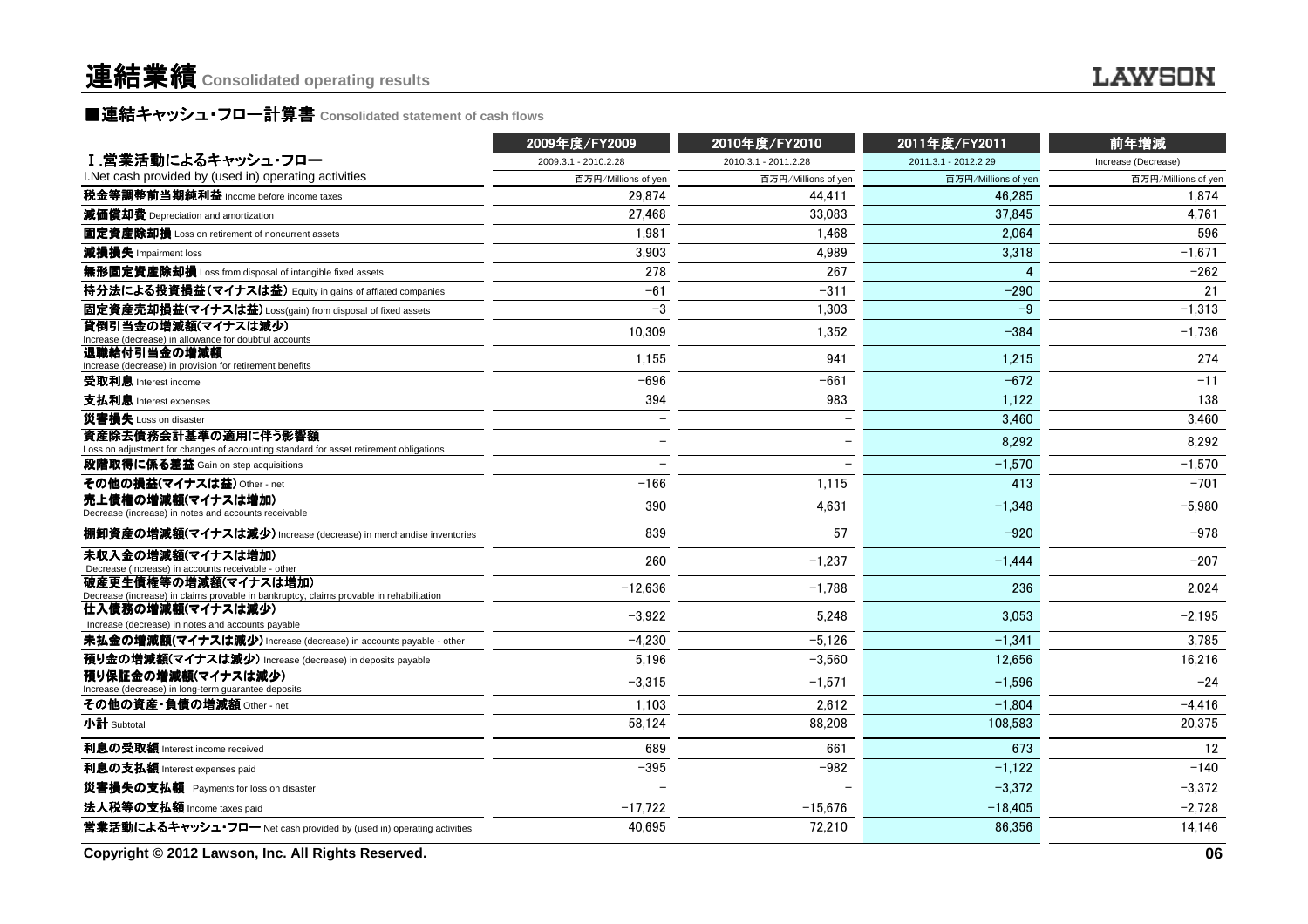### 連結業績**Consolidated operating results**

|                                                                                                                  | 2009年度/FY2009        | 2010年度/FY2010        | 2011年度/FY2011        | 前年増減                |
|------------------------------------------------------------------------------------------------------------------|----------------------|----------------------|----------------------|---------------------|
| Ⅱ.投資活動によるキャッシュ・フロー                                                                                               | 2009.3.1 - 2010.2.28 | 2010.3.1 - 2011.2.28 | 2011.3.1 - 2012.2.29 | Increase (Decrease) |
| II. Net cash provided by (used in) investing activities                                                          | 百万円/Millions of yen  | 百万円/Millions of yen  | 百万円/Millions of yen  | 百万円/Millions of yen |
| 定期預金の預入による支出 Payments into time deposits                                                                         | $-12,584$            | $-26,304$            | $-20,404$            | 5.899               |
| 定期預金の払戻による収入 Proceeds from withdrawal of time deposits                                                           | 3.414                | 25,374               | 20,104               | $-5,270$            |
| 有価証券の償還による収入 Proceeds from redemption of marketable securities                                                   | 4,100                | 2,500                |                      | $-2,500$            |
| 長期貸付金の増減額(純額) Increase(decrease) in long-term loans receivable - net                                             | $-2.040$             | $-2.069$             | $-297$               | 1,771               |
| 関係会社株式の取得による支出 Increase in advances to associated company                                                        | $-110$               | $-650$               | $-6,335$             | $-5.685$            |
| 関係会社株式の売却による収入 Proceeds from sales of stock of subsidiaries and affiliates                                       | 3,060                | 225                  | 5                    | $-219$              |
| 連結の範囲の変更を伴う子会社株式の取得による支出                                                                                         |                      | $-809$               | $-982$               | $-172$              |
| Purchasc of purchase of investments in subsidiaries resulting from change of scope of consolidation              |                      |                      |                      |                     |
| 連結の範囲の変更を伴う子会社株式の取得による収入<br>Proceeds from purchase of investments in subsidiaries resulting from change of scope |                      | 455                  | 13                   | $-441$              |
| of consolidation                                                                                                 |                      |                      |                      |                     |
| 有形固定資産の取得による支出 Purchase of property, plant and equipment                                                         | $-26.144$            | $-22,883$            | $-28,866$            | $-5,983$            |
| 無形固定資産の取得による支出 Purchase of intangible assets                                                                     | $-9.041$             | $-7.511$             | $-7.449$             | 62                  |
| 差入保証金の増減額(純額) Increase(decrease) in lease deposit - net                                                          | 289                  | 2,299                | $-1,932$             | $-4,231$            |
| 長期前払費用の取得による支出 Purchase of long-term prepaid expenses                                                            | $-1,386$             | $-1.045$             | $-3,511$             | $-2,465$            |
| 事業讓受による支出 Payments for transfer of business                                                                      |                      |                      | $-3,415$             | $-3,415$            |
| その他 Other - net                                                                                                  | $-2,152$             | $-102$               | 158                  | 260                 |
| 投資活動によるキャッシュ・フロー Net cash provided by (used in) investing activities                                             | $-42.595$            | $-30.522$            | $-52.912$            | $-22.390$           |
|                                                                                                                  |                      |                      |                      |                     |
| Ⅲ.財務活動によるキャッシュ・フロー                                                                                               |                      |                      |                      |                     |
| III.Net cash provided by (used in) financing activities                                                          | $-9,149$             | $-8,785$             | $-10,382$            | $-1,596$            |
| リース債務の返済による支出 Repayments of lease obligations                                                                    |                      |                      |                      |                     |
| 自己株式の取得による支出 Purchase of treasury stock                                                                          |                      | $-3,510$             | $-3$                 | 3,506               |
| 配当金の支払額 Cash dividends paid                                                                                      | $-15.866$            | $-16.422$            | $-17.177$            | $-754$              |
| その他 Other - net                                                                                                  | $-2,221$             | $-80$                | 18                   | 99                  |
| 財務活動によるキャッシュ・フロー Net cash provided by (used in) financing activities                                             | $-27.238$            | $-28.798$            | $-27,544$            | 1,254               |
| Ⅳ.現金及び現金同等物に係る換算差額(マイナスは減少)                                                                                      |                      | $-20$                | 8                    | 28                  |
| IV. Effect of exchange rate change on cash and cash equivalents                                                  |                      |                      |                      |                     |
| V.現金及び現金同等物の増減額(マイナスは減少)                                                                                         | $-29,138$            | 12.868               | 5.908                | $-6,960$            |
| V.Net Increase (decrease) in cash and cash equivalents                                                           |                      |                      |                      |                     |
| Ⅵ.現金及び現金同等物の期首残高<br>VI.Cash and cash equivalents at beginning of period                                          | 83.981               | 54,843               | 67.712               | 12,868              |
| Ⅵ.連結の範囲の変更に伴う現金及び現金同等物の増減額                                                                                       |                      |                      |                      |                     |
| (マイナスは減少)                                                                                                        |                      |                      | 49                   | 49                  |
| VII. Increase (decrease) in cash and cash equivalents resulting from change of scope of consolidation            |                      |                      |                      |                     |
| Ⅷ.現金及び現金同等物の期末残高                                                                                                 | 54,843               | 67,712               | 73,670               | 5,957               |
| WI.Cash and cash equivalents at end of period                                                                    |                      |                      |                      |                     |
| Copyright © 2012 Lawson, Inc. All Rights Reserved.                                                               |                      |                      |                      | 07                  |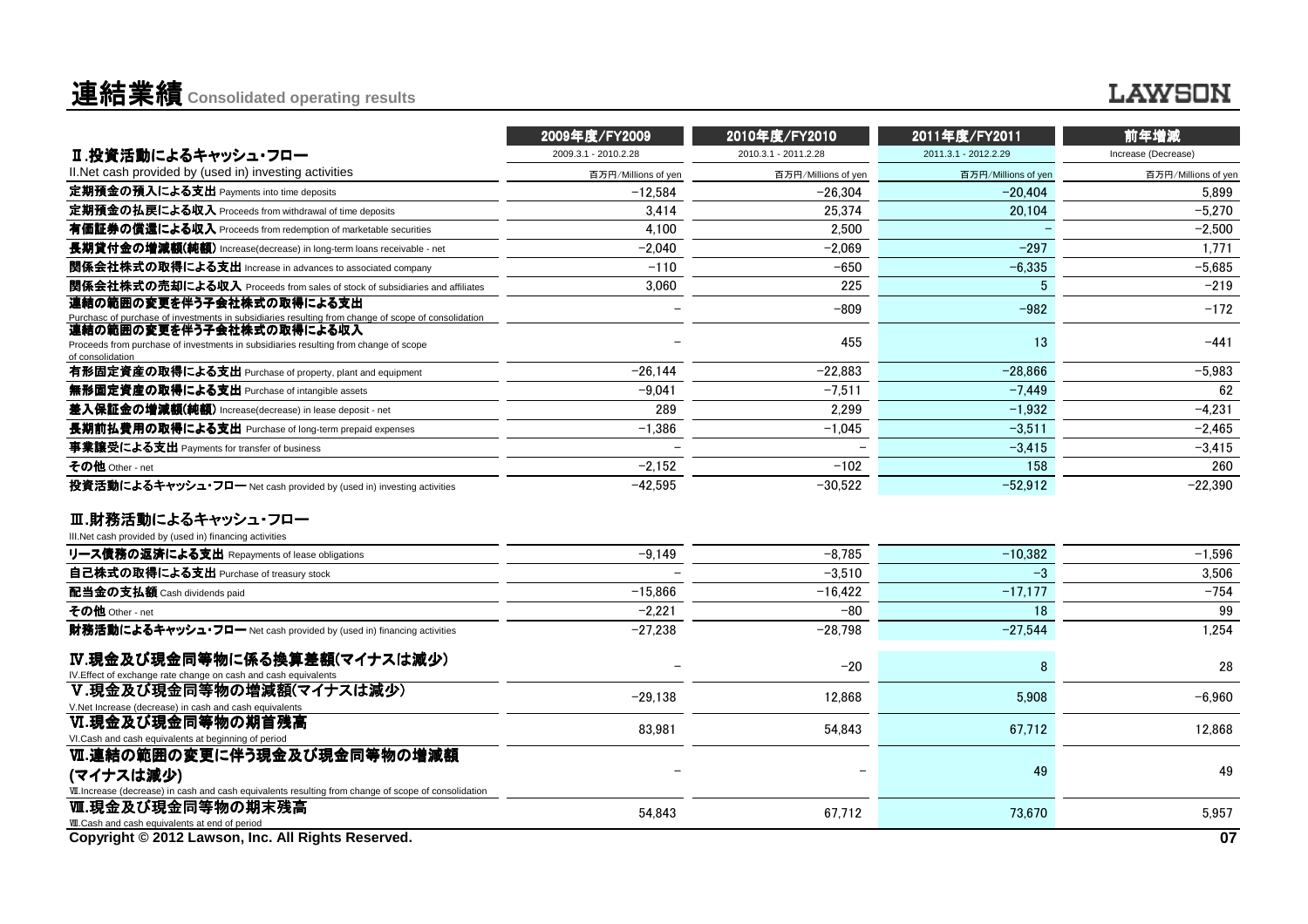連結業績**Consolidated operating results**

#### ■関係会社の状況 **Subsidiaries and equity method affiliates**

| 1.連結子会社                         | (株)九九プラス                                                                   | (株)ローソン富山                                                                       | 上海華聯羅森有限公司                                                                                  |
|---------------------------------|----------------------------------------------------------------------------|---------------------------------------------------------------------------------|---------------------------------------------------------------------------------------------|
| 1. Consolidated subsidiary      | Ninety-nine Plus, Inc.                                                     | Lawson Toyama, Inc.                                                             | Shanghai Hualian Lawson, Inc.                                                               |
| 設立日 Date of establishment       | 2000年10月 2000.10                                                           | 2010年9月 2010.9                                                                  | 1996年2月 1996.2                                                                              |
| <b>決算月</b> Fiscal year end      | 2月 February                                                                | $2$ 月 February                                                                  | $12$ 月 December                                                                             |
| 出資比率 LAWSON's share             | 100.0%                                                                     | 100.0%                                                                          | 85.0%                                                                                       |
| <b>事業内容</b> Business activities | 生鮮食品コンビニエンスストア事業<br>Operation of a chain of fresh foods convenience stores | 富山県におけるコンビニエンスストア事業<br>LAWSON's chain-store development and operation in Toyama | 中国上海市におけるコンビニエンスストア事業<br>LAWSON's chain-store development and operation in Shanghai, China. |
| <b>他出資者</b> Other shareholders  |                                                                            |                                                                                 | - 華聯集団有限公司 HUALIAN (GROUP) CO., LTD.<br>15.0%                                               |

|                                | 2010年2月 | 2011年2月 | 2012年2月             | 2010年2月                  | 2011年2月                  | 2012年2月             | 2009年12月 | 2010年12月 | 2011年12月            |
|--------------------------------|---------|---------|---------------------|--------------------------|--------------------------|---------------------|----------|----------|---------------------|
|                                |         |         | 百万円/Millions of yen |                          |                          | 百万円/Millions of yen |          |          | 百万円/Millions of yen |
| チェーン全店売上高Total net sales       | 191.296 | 180.027 | 196.375             | $\overline{\phantom{m}}$ | $\overline{\phantom{0}}$ | 7.549               |          |          | 1.073               |
| 當業総収入 Total operating revenues | 167.913 | 142.227 | 141.801             | $\overline{\phantom{0}}$ | $\overline{\phantom{0}}$ | 1.793               | 6.312    | 5.402    | 4.917               |
| 営業利益 Operating profit          | 2.167   | 1.771   | 1.883               | $\overline{\phantom{0}}$ | $\overline{\phantom{0}}$ | $-87$               |          | 14       | $-283$              |
| 経常利益 Recurring profit          | 2.264   | 1.610   | 1.841               | $\overline{\phantom{0}}$ | $\overline{\phantom{a}}$ | $-158$              | 34       | 39       | $-278$              |
| 当期純利益 Net profit               | .786    | $-840$  | $-747$              | $\overline{\phantom{0}}$ | $\overline{\phantom{0}}$ | $-410$              |          | 25       | $-443$              |

|                                |                          | 重慶羅森便利店有限公司                                                                                  |                                 | 大連羅森便利店有限公司                                                                                |                 |                                 |  |  |  |
|--------------------------------|--------------------------|----------------------------------------------------------------------------------------------|---------------------------------|--------------------------------------------------------------------------------------------|-----------------|---------------------------------|--|--|--|
|                                |                          | Chongqing Lawson, Inc.                                                                       |                                 | Dalian Lawson, Inc.                                                                        |                 |                                 |  |  |  |
| 設立日 Date of establishment      |                          | 2010年4月 2010.4                                                                               |                                 | 2011年9月 2011.9                                                                             |                 |                                 |  |  |  |
| 決算月 Fiscal year end            |                          | 12月 December                                                                                 |                                 |                                                                                            | $12$ 月 December |                                 |  |  |  |
| 出資比率 LAWSON's share            |                          | 100.0%                                                                                       |                                 |                                                                                            | 95.0%           |                                 |  |  |  |
| 事業内容 Business activities       |                          | 中国重慶市におけるコンビニエンスストア事業<br>LAWSON's chain-store development and operation in Chongqing, China. |                                 | 中国大連市におけるコンビニエンスストア事業<br>LAWSON's chain-store development and operation in Dailian, China. |                 |                                 |  |  |  |
| 他出資者 Other shareholders        |                          |                                                                                              | $\overline{\phantom{m}}$        | 亜恵 ACASYA, Inc.                                                                            |                 | 5.0%                            |  |  |  |
|                                | 2009年12月                 | 2010年12月                                                                                     | 2011年12月<br>百万円/Millions of yen | 2009年12月                                                                                   | 2010年12月        | 2011年12月<br>百万円/Millions of yen |  |  |  |
| チェーン全店売上高Total net sales       |                          | 29                                                                                           | 255                             |                                                                                            |                 | 4                               |  |  |  |
| 営業総収入 Total operating revenues |                          | 30                                                                                           | 257                             |                                                                                            |                 | 4                               |  |  |  |
| 當業利益 Operating profit          |                          | $-47$                                                                                        | $-242$                          |                                                                                            |                 | $-20$                           |  |  |  |
| 経常利益 Recurring profit          |                          | $-59$                                                                                        | $-249$                          |                                                                                            |                 | $-26$                           |  |  |  |
| 当期純利益 Net profit               | $\overline{\phantom{m}}$ | $-59$                                                                                        | $-248$                          |                                                                                            |                 | $-27$                           |  |  |  |

Note

(注)

 上海華聯羅森有限公司は、2011年10月より当社の連結子会社になっております。なお、2009年及び2010年並びに2011年1月から9月までは持分法適用会社でした。 Shanghai Hualian Lawson, Inc. has a consolidated subsidiary of the company from October 2011.

In addition, from January to September 2011 was accounted was accounted for by the equity method and company 2009 and 2010.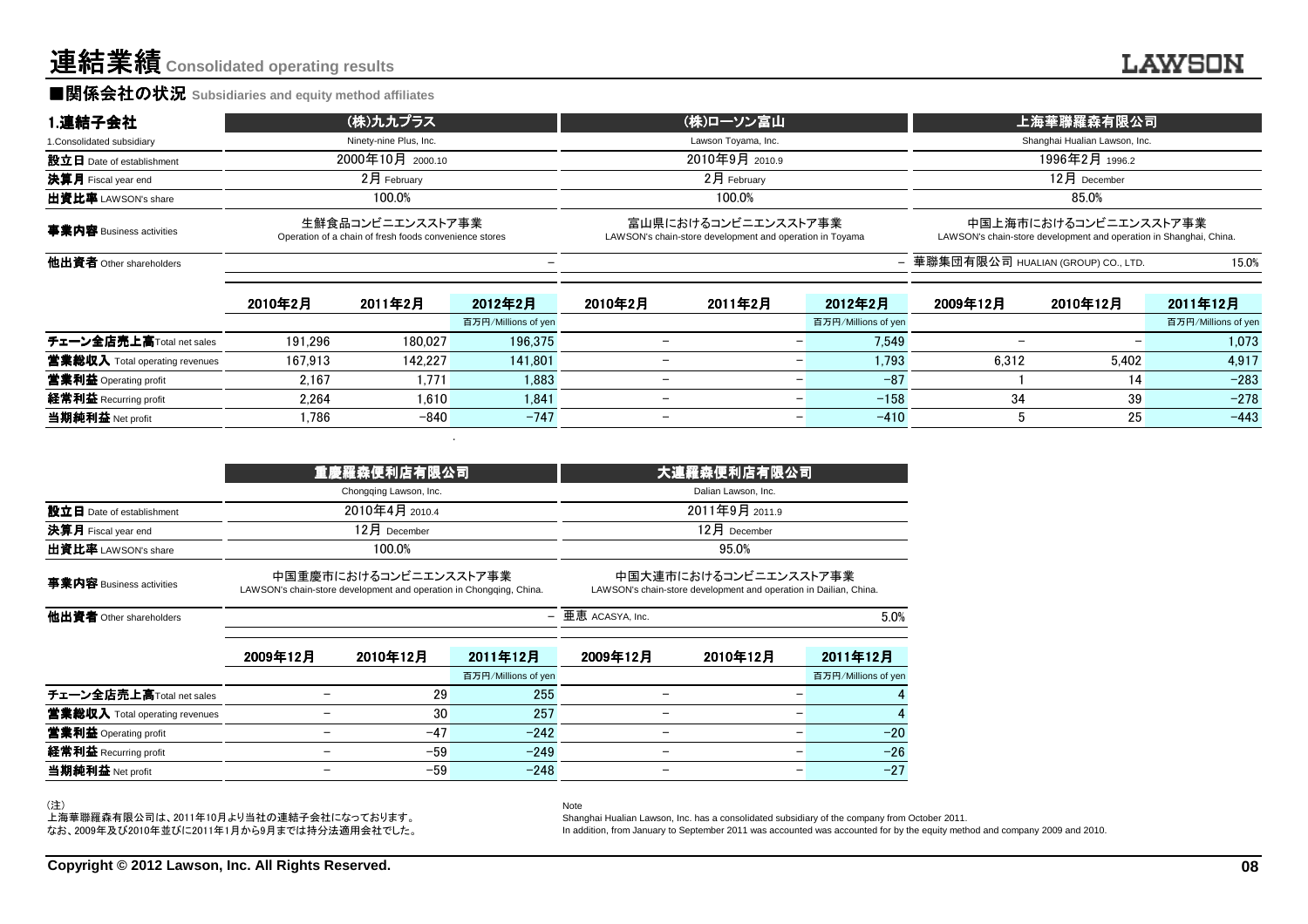|                                  |           | (株)ローソンHMVエンタテイメント                                                                                         |                     |                                             | (株)ローソン・エイティエム・ネットワークス            |                     | (株)ベストプラクティス |                                                                         |                     |  |
|----------------------------------|-----------|------------------------------------------------------------------------------------------------------------|---------------------|---------------------------------------------|-----------------------------------|---------------------|--------------|-------------------------------------------------------------------------|---------------------|--|
|                                  |           | LAWSON HMV Entertainment, inc.                                                                             |                     |                                             | LAWSON ATM Networks, Inc.         |                     |              | BestPractice, Inc.                                                      |                     |  |
| 設立日 Date of establishment        |           | 1992年7月 1992.7                                                                                             |                     |                                             | 2001年5月 2001.5                    |                     |              | 2004年3月 2004.3                                                          |                     |  |
| 決算月 Fiscal year end              |           | $2月$ February                                                                                              |                     |                                             | $2月$ February                     |                     |              | 2月 February                                                             |                     |  |
| 出資比率 LAWSON's share              |           | 100.0%                                                                                                     |                     |                                             | 70.9%                             |                     | 100.0%       |                                                                         |                     |  |
| 事業内容 Business activities         |           | チケット販売・情報提供サービス業、音楽・映像ソフトの販売<br>Ticket sales, e-commerce, advertising sales and other marketing activities |                     |                                             | 現金自動預入払出機の運営<br>Operation of ATMs |                     |              | 店舗の経営の実態調査・分析業務<br>On-site inspections and analysis of store management |                     |  |
| 他出資者 Composition of shareholders |           |                                                                                                            |                     | - 銀行(39行) Bank (39 companies)               |                                   | 23.1%               |              |                                                                         |                     |  |
|                                  |           |                                                                                                            |                     | - セコム株式会社 SECOM Co., ltd.                   |                                   | 2.5%                |              |                                                                         |                     |  |
|                                  |           |                                                                                                            |                     | - 沖電気工業株式会社 Oki Electric Industry Co., Itd. |                                   | 2.5%                |              |                                                                         |                     |  |
|                                  |           |                                                                                                            |                     | - 日本通運株式会社 NIPPON EXPRESS Co., Itd.         |                                   | 1.0%                |              |                                                                         |                     |  |
|                                  | 2010年2月   | 2011年2月                                                                                                    | 2012年2月             | 2010年2月                                     | 2011年2月                           | 2012年2月             | 2010年2月      | 2011年2月                                                                 | 2012年2月             |  |
|                                  |           |                                                                                                            | 百万円/Millions of yen |                                             |                                   | 百万円/Millions of yen |              |                                                                         | 百万円/Millions of yen |  |
| 営業総収入 Total operating revenues   | 10.022    | 9.864                                                                                                      | 25.545              | 18.569                                      | 20.825                            | 23.062              | 990          | 1.131                                                                   | 898                 |  |
| 営業利益 Operating profit            | 1.098     | 1.111                                                                                                      | 1.650               | 2.444                                       | 3.159                             | 3.639               | 91           | 235                                                                     | $-14$               |  |
| 経常利益 Recurring profit            | 1.184     | 1.125                                                                                                      | 1.678               | 2.381                                       | 3.016                             | 3.470               | 92           | 235                                                                     | 136                 |  |
| 当期純利益 Net profit                 | $-11.886$ | 1.870                                                                                                      | 2.073               | 1.412                                       | 1.788                             | 1.993               | 59           | 130                                                                     | 85                  |  |

|                                       |                                      | (株)クロスオーシャンメディア                                             |                     | Lawson Asia Pacific Holdings Pte. Ltd.                                |                |         |  |  |
|---------------------------------------|--------------------------------------|-------------------------------------------------------------|---------------------|-----------------------------------------------------------------------|----------------|---------|--|--|
|                                       |                                      | Cross Ocean Media, Inc.                                     |                     |                                                                       |                |         |  |  |
| 設立日 Date of establishment             |                                      | 2010年3月 2010.3                                              |                     |                                                                       | 2011年5月 2011.5 |         |  |  |
| 決算月 Fiscal year end                   |                                      | 2月 February                                                 |                     |                                                                       | $2月$ February  |         |  |  |
| 出資比率 LAWSON's share                   |                                      | 42.0%                                                       |                     | 100.0%                                                                |                |         |  |  |
| 事業内容 Business activities              |                                      | デジタルサイネージによる広告事業<br>Advertising business by digital signage |                     | アジア・オセアニア地域事業会社統括<br>Supervising store operations of Asia and Oceania |                |         |  |  |
| 他出資者 Composition of shareholders      | 株式会社アサツー ディ・ケイ ASATSU-DK, INC        |                                                             | 38.0%               |                                                                       |                |         |  |  |
|                                       | 株式会社エヌ・ティ・ティ・ドコモ<br>NTT DOCOMO, INC. |                                                             | 20.0%               |                                                                       |                |         |  |  |
|                                       | 2010年2月                              | 2011年2月                                                     | 2012年2月             | 2010年2月                                                               | 2011年2月        | 2012年2月 |  |  |
|                                       |                                      |                                                             | 百万円/Millions of yen |                                                                       |                |         |  |  |
| <b>営業総収入</b> Total operating revenues |                                      | 90                                                          | 200                 |                                                                       |                |         |  |  |
| 営業利益 Operating profit                 |                                      | $-361$                                                      | $-168$              |                                                                       |                | $-2$    |  |  |
| 経常利益 Recurring profit                 |                                      | $-366$                                                      | $-174$              |                                                                       |                | 5       |  |  |
| 当期純利益 Net profit                      |                                      | $-371$                                                      | $-174$              |                                                                       |                | 5       |  |  |

(注)

当社の連結子会社であったHMVジャパン(株)は、(株)ローソンエンターメディアが存続会社 として2011年9月1日に吸収合併いたしました。

Notes

On September 1, 2011, former consolidated subsidiary HMV Japan K.K. merged with LAWSON ENTERMEDIA, Inc. The latter is the surviving company.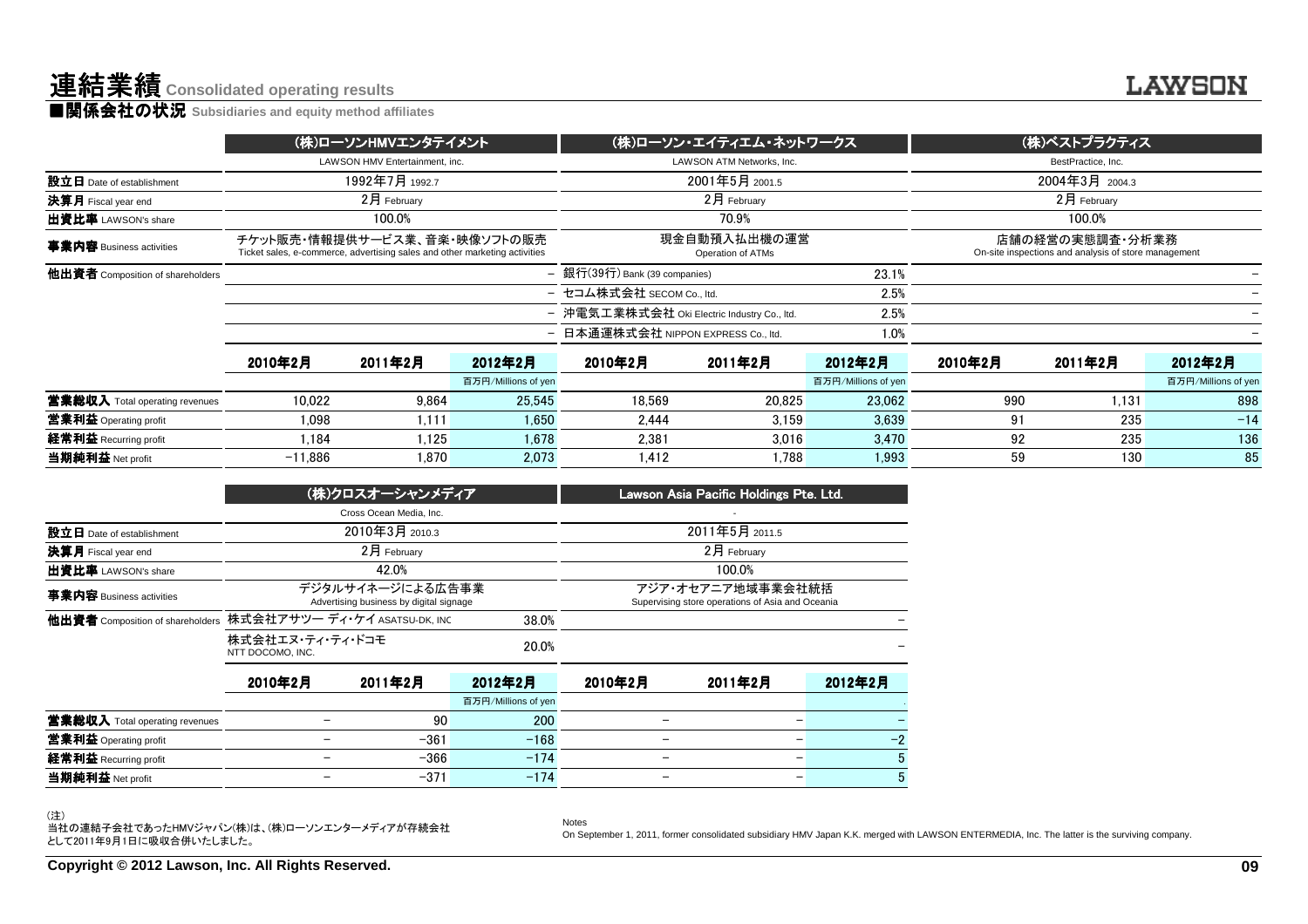| 2.持分法適用関連会社                           |                          | (株)ローソン沖縄                                                                        |                     | (株)ベンチャーリパブリック                             |                              |                                                        |                     |  |  |  |
|---------------------------------------|--------------------------|----------------------------------------------------------------------------------|---------------------|--------------------------------------------|------------------------------|--------------------------------------------------------|---------------------|--|--|--|
| 2. Equity method affiliates by region |                          | Lawson Okinawa, Inc.                                                             |                     |                                            |                              | Venture republic Inc.                                  |                     |  |  |  |
| 設立日 Date of establishment             |                          | 2009年10月 2009.10                                                                 |                     |                                            | 2001年1月 2001.1               |                                                        |                     |  |  |  |
| 決算月 Fiscal year end                   |                          | $2月$ February                                                                    |                     |                                            |                              | 12月 December                                           |                     |  |  |  |
| 出資比率 LAWSON's share                   |                          | 49.0%                                                                            |                     | 35.4%                                      |                              |                                                        |                     |  |  |  |
| 事業内容 Business activities              |                          | 沖縄県におけるコンビニエンスストア事業<br>LAWSON's chain-store development and operation in Okinawa |                     |                                            |                              | インターネットを使った販売促進事業<br>Internet-based business promotion |                     |  |  |  |
| 他出資者 Other shareholders               | 株式会社サンエー SAN-A CO., LTD. |                                                                                  | 51.0%               | 柴田                                         | 啓<br><b>KEI SHIBATA</b>      |                                                        | 8.9%                |  |  |  |
|                                       |                          |                                                                                  |                     | - 柴田                                       | 健一<br><b>KENICHI SHIBATA</b> |                                                        | 6.4%                |  |  |  |
|                                       |                          |                                                                                  |                     | 太陽生命保険株式会社<br>TAIYO LIFE INSURANCE COMPANY |                              |                                                        |                     |  |  |  |
|                                       |                          |                                                                                  |                     | - 西村                                       | 博行 HIROYUKI NISHIMURA        |                                                        | 4.0%                |  |  |  |
|                                       | 2010年2月                  | 2011年2月                                                                          | 2012年2月             |                                            | 2009年12月                     | 2010年12月                                               | 2011年12月            |  |  |  |
|                                       |                          |                                                                                  | 百万円/Millions of yen |                                            |                              |                                                        | 百万円/Millions of yen |  |  |  |
| <b>営業総収入</b> Total operating revenues | 732                      | 3.347                                                                            | 3,658               |                                            | —                            |                                                        | 1,538               |  |  |  |
| 當業利益 Operating profit                 | 108                      | 601                                                                              | 779                 |                                            | —                            |                                                        | 211                 |  |  |  |
| 経常利益 Recurring profit                 | 109                      | 616                                                                              | 782                 |                                            |                              |                                                        | 211                 |  |  |  |
| 当期純利益 Net profit                      | 101                      | 611                                                                              | 1.048               |                                            |                              |                                                        | 116                 |  |  |  |

t 101 611 1,048 - - 116

(注) (株)ベンチャーリパブリックは、2011年4月より当社の持分適用会社になっております。

NotesVenture republic Inc. has a consolidated subsidiary of the company from April 2011.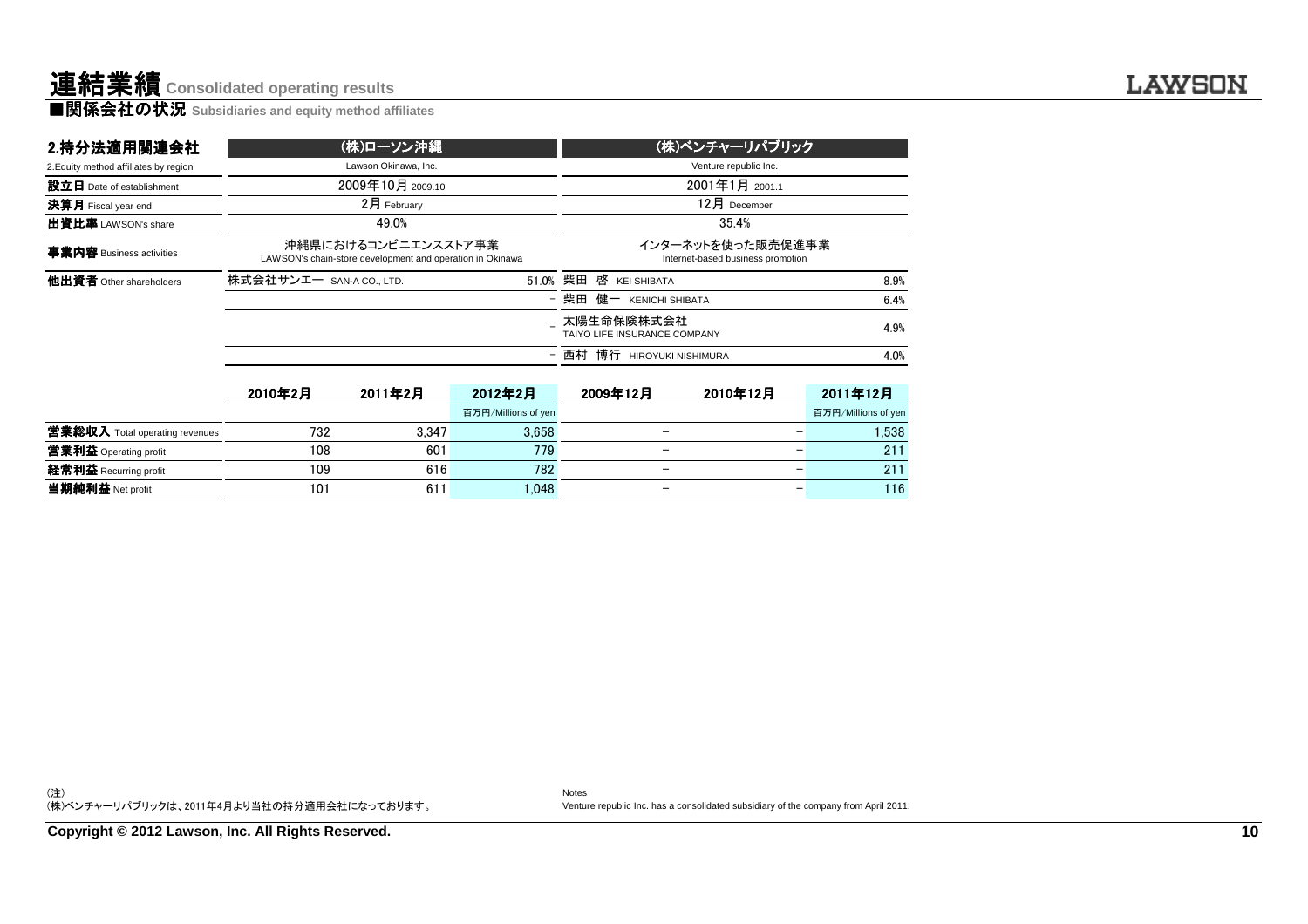### ■国内コンビニエンスストアのグループ店舗数の推移 Number of stores in Japan<sup>→1</sup>

|                                                 | 2010年度/FY2010        | 2011年度/FY2011        | 2012年度(計画)/FY2012(Forecast)   |
|-------------------------------------------------|----------------------|----------------------|-------------------------------|
|                                                 | 2010.3.1 - 2011.2.28 | 2011.3.1 - 2012.2.29 | 2012.3.1 - 2013.2.28(Forcast) |
| 単体 Number of stores (Non-consolidated)          |                      |                      |                               |
| 開店 Opening (店/Store)                            | 449                  | 545                  | 790                           |
| <b>閉店</b> Closure (店/Store)                     | 302                  | 256                  | 300                           |
| うち置換(-) Re-location(-)                          | 74                   | 64                   |                               |
| 純増 Net Increase (店/Store)                       | 147                  | 289                  | 490                           |
| 総店舗数Total number of stores                      | 8,776                | 9,065                | 9,555                         |
| グループ会社 Consolidated subsidiaries and affiliates |                      |                      |                               |
| 開店 Opening (店/Store)                            | 130                  | 234                  | 110                           |
| <b>閉店</b> Closure (店/Store)                     | 44                   | 60                   | 50                            |
| うち置換(-) Re-location(-)                          |                      |                      | $\overline{\phantom{0}}$      |
| 純増 Net Increase (店/Store)                       | 86                   | 174                  | 60                            |
| 総店舗数Total number of stores                      | 1,218                | 1,392                | 1,452                         |
| グループ計 Total <sup>*2</sup>                       |                      |                      |                               |
| 開店 Opening (店/Store)                            | 550                  | 766                  | 900                           |
| 閉店 Closure (店/Store)                            | 317                  | 303                  | 350                           |
| うち置換(-) Re-location(-)                          | 74                   | 64                   | $\overline{\phantom{a}}$      |
| 純増 Net Increase (店/Store)                       | 233                  | 463                  | 550                           |
| 総店舗数Total number of stores                      | 9,994                | 10,457               | 11,007                        |

(注)

\*1 上記の表の数値は、当社連結グループの運営するコンビニエンスストアの店舗数であり、

㈱九九プラス、(株)ローソン沖縄と(株)ローソン富山の運営する店舗数を含みます。

\*2 「グループ計」の「開店」及び「閉店」の数値は、グループ間での業態変更店舗数を除いています。

Notes

 \*1 The number of stores is a total number of stores operated by the consolidated LAWSON group including the number of stores operated by Ninety-nine Plus, Inc, LAWSON Okinawa, Inc. and LAWSON Toyama, Inc.\*2 The stores of "opening" and "closure" do not include the number of stores which areconverted into a different format within the LAWSON group.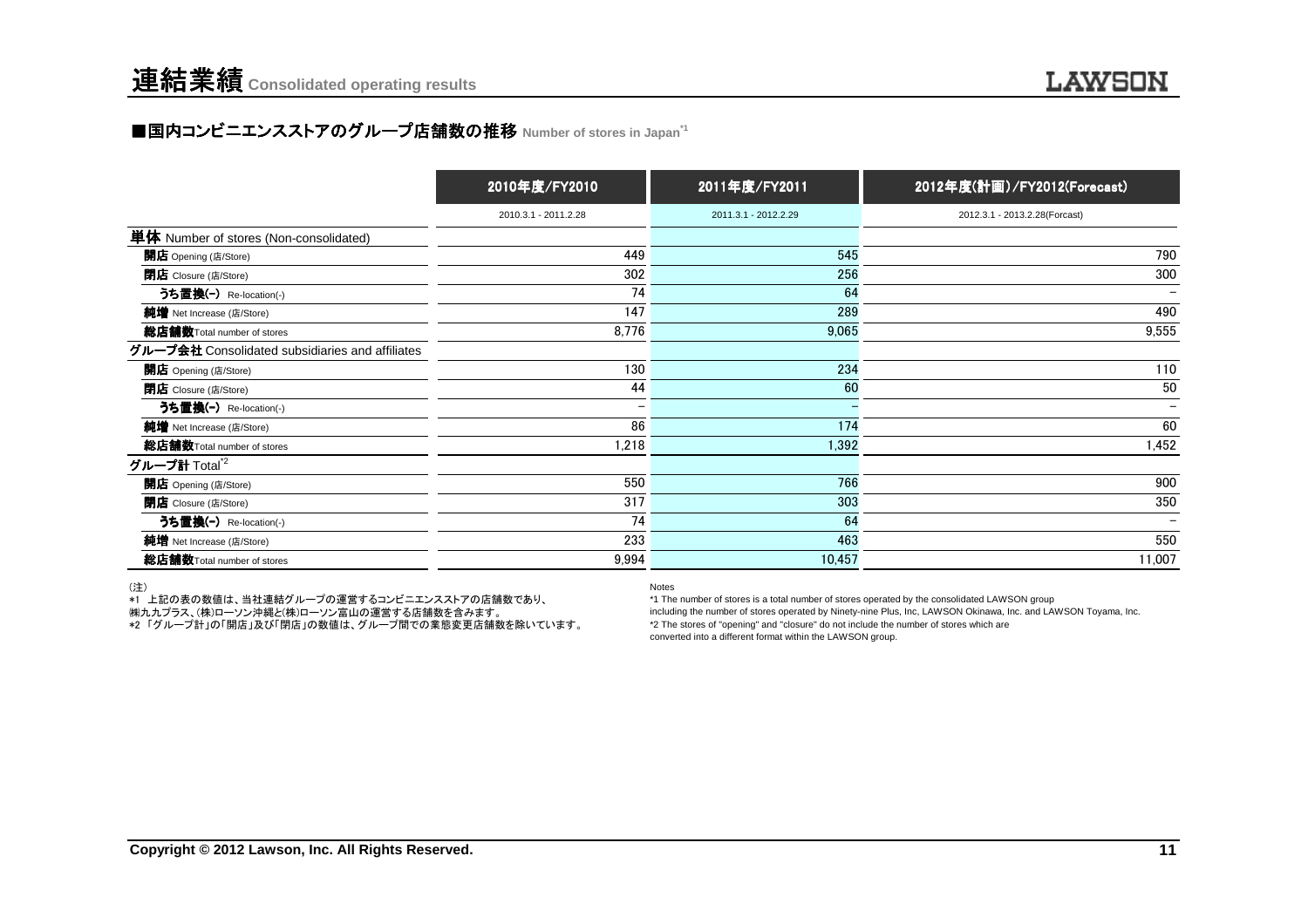### ■国内コンビニエンスストア店舗数 Number of stores in Japan by store type<br> **■国内コンビニエンスストア店舗数** Number of stores in Japan by store type

|                                                     | 2010年2月                  |                          | 2011年2月                  |           | 2012年2月        |           | 期中増加店舗数                 |
|-----------------------------------------------------|--------------------------|--------------------------|--------------------------|-----------|----------------|-----------|-------------------------|
|                                                     | February, 2010           |                          | February, 2011           |           | February, 2012 |           | Net increase (decrease) |
|                                                     | 店/Store                  | 構成比/Share                | 店/Store                  | 構成比/Share | 店/Store        | 構成比/Share | 店/Store                 |
| 【単体】 Non-consolidated                               |                          |                          |                          |           |                |           |                         |
| 直営店 Company-owned stores                            |                          |                          |                          |           |                |           |                         |
| ローソン LAWSON                                         | 207                      | 2.1%                     | 129                      | 1.3%      | 111            | 1.1%      | $-18$                   |
| ナチュラルローソン NATURAL LAWSON                            | 62                       | 0.6%                     | 55                       | 0.6%      | 59             | 0.6%      | 4                       |
| 小計 Subtotal                                         | 269                      | 2.8%                     | 184                      | 1.8%      | 170            | 1.6%      | $-14$                   |
| 加盟店 Franchised stores                               |                          |                          |                          |           |                |           |                         |
| Bタイプ Type B                                         | 1,258                    | 12.9%                    | 1.216                    | 12.2%     | 1.176          | 11.2%     | $-40$                   |
| Gタイプ Type G                                         | 2,001                    | 20.5%                    | 2,057                    | 20.6%     | 2,223          | 21.3%     | 166                     |
| Cタイプ Type C                                         | 5,074                    | 52.0%                    | 5,284                    | 52.9%     | 5.455          | 52.2%     | 171                     |
| ナチュラルローソン NATURAL LAWSON                            | 27                       | 0.3%                     | 35                       | 0.4%      | 41             | 0.4%      | 6                       |
| 小計 Subtotal                                         | 8,360                    | 85.6%                    | 8,592                    | 86.0%     | 8,895          | 85.1%     | 303                     |
| 単体合計 Total non-consolidated                         | 8.629                    | 88.4%                    | 8.776                    | 87.8%     | 9.065          | 86.7%     | 289                     |
| 【連結子会社】 Consolidated                                |                          |                          |                          |           |                |           |                         |
| 九九プラス Ninety-nine plus, Inc.                        |                          |                          |                          |           |                |           |                         |
| 直営店 Company-owned stores                            |                          |                          |                          |           |                |           |                         |
| ローソンストア100 LAWSON STORE100                          | 829                      | 8.5%                     | 809                      | 8.1%      | 816            | 7.8%      | $7\overline{ }$         |
| 加盟店 Franchised stores                               |                          |                          |                          |           |                |           |                         |
| ローソンストア100 LAWSON STORE100                          | 167                      | 1.7%                     | 268                      | 2.7%      | 356            | 3.4%      | 88                      |
| ローソン富山 LAWSON Toyama, Inc.                          |                          |                          |                          |           |                |           |                         |
| 直営店 Company-owned stores                            | $\overline{\phantom{0}}$ | $\overline{\phantom{0}}$ | $\overline{\phantom{m}}$ |           | 12             | 0.1%      | 12                      |
| 加盟店 Franchised stores                               | $\overline{\phantom{0}}$ |                          | $\overline{\phantom{a}}$ |           | 61             | 0.6%      | 61                      |
| 子会社合計 Subsidiaries total                            | 996                      | 10.2%                    | 1,077                    | 10.8%     | 1,245          | 12.5%     | 168                     |
| 単体、子会社合計<br>Total non-consolidated and consolidated | 9,625                    | 98.6%                    | 9,853                    | 98.6%     | 10,310         | 98.6%     | 457                     |
| 【持分法適用関連会社】<br>Equity method affiliate by region    |                          |                          |                          |           |                |           |                         |
| ローソン沖縄 LAWSON Okinawa, Inc.                         | 136                      | 1.4%                     | 141                      | 1.4%      | 147            | 1.4%      | 6                       |
| 国内コンビニエンスストアのグループ店舗数合計 Total                        | 9,761                    | 100.0%                   | 9.994                    | 100.0%    | 10.457         | 100.0%    | 463                     |
|                                                     |                          |                          |                          |           |                |           |                         |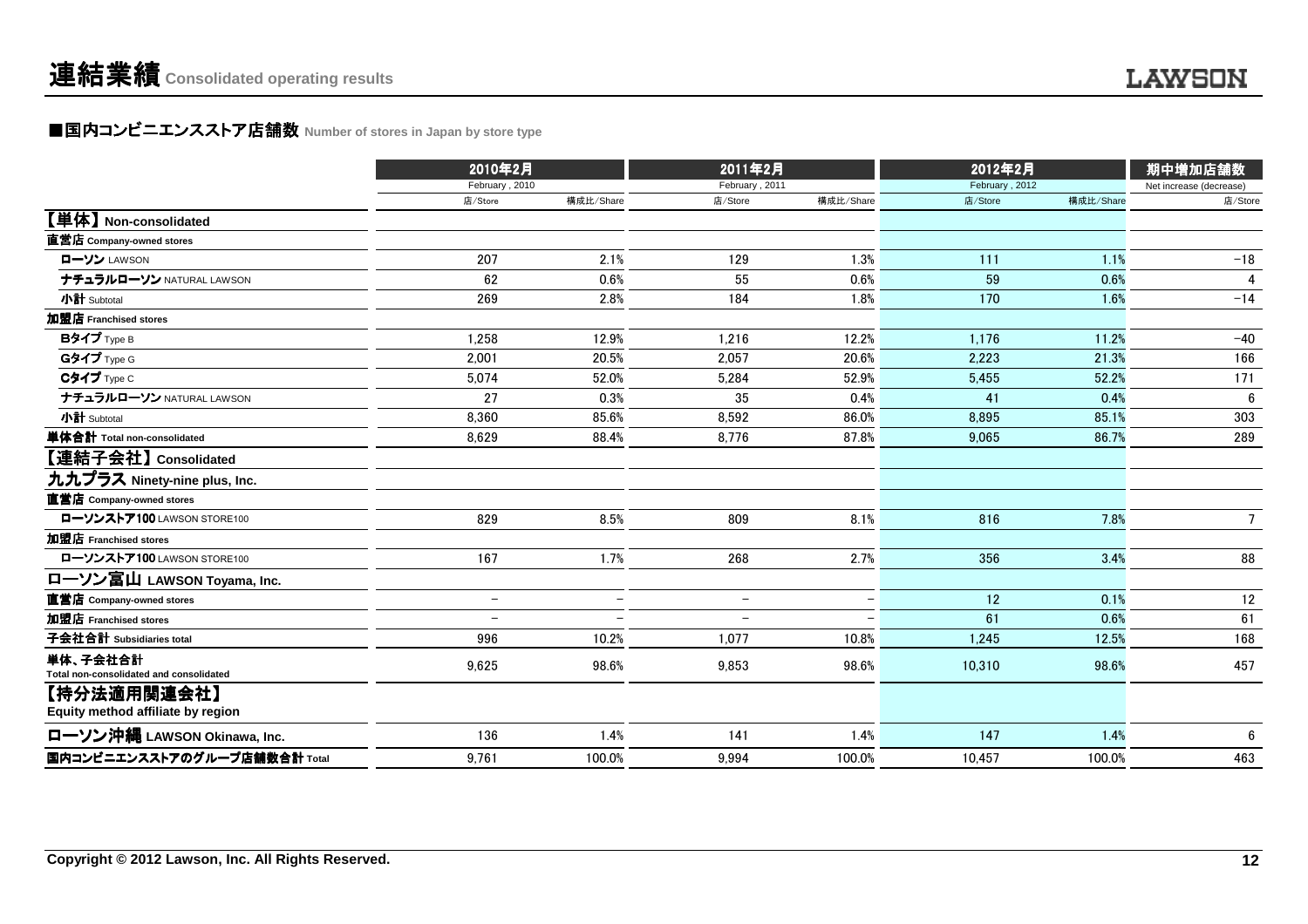### **■海外コンビニエンスストア店舗数**<br>Number of convenience stores abroad

|                                             | 2010年2月           | 2011年2月                  | 2012年2月        | 期中増加店舗数                 |
|---------------------------------------------|-------------------|--------------------------|----------------|-------------------------|
|                                             | February, 2010    | February, 2011           | February, 2012 | Net increase (decrease) |
|                                             | 店/Store           | 店/Store                  | 店/Store        | 店/Store                 |
| 上海華聯羅森有限公司<br>Shanghai Hualian Lawson, Inc. | 298               | 315                      | 314            | $-1$                    |
|                                             |                   |                          |                |                         |
| 重慶羅森便利店有限公司<br>Chongqing Lawson, Inc.       | $\qquad \qquad -$ | 4                        | 38             | 34                      |
|                                             |                   |                          |                |                         |
| 大連羅森便利店有限公司<br>Dalian Lawson, Inc.          | -                 | $\overline{\phantom{m}}$ |                | 3                       |
|                                             |                   |                          |                |                         |
| PT MIDI Utama Indonesia Tbk                 | -                 |                          | 15             | 15                      |

#### ■その他セグメントの運営する店舗数

**Number of other**

|                                                      | 2010年2月        | 2011年2月        | 2012年2月        | 期中増加店舗数                 |
|------------------------------------------------------|----------------|----------------|----------------|-------------------------|
|                                                      | February, 2010 | February, 2011 | February, 2012 | Net increase (decrease) |
|                                                      | 店/Store        | 店/Store        | 店/Store        | 店/Store                 |
| (株)ローソンHMVエンタテイメント<br>LAWSON HMV Entertainment, Inc. |                | 33             | 39             | 6                       |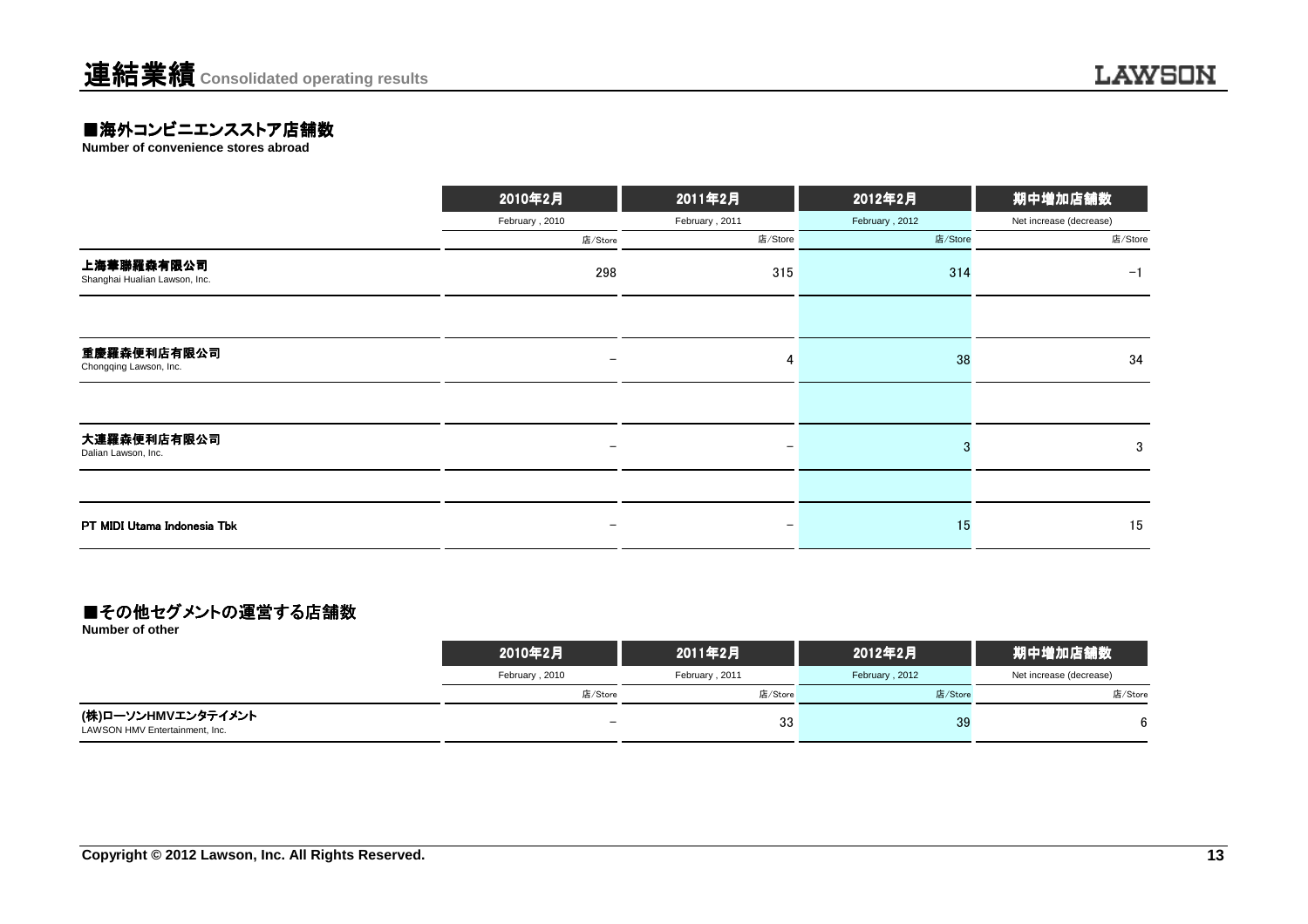#### ■都道府県別店舗分布状況 Number of stores by region and prefecture

|                           |              |         | 2011年2月                           |                 |         | 2012年2月                    |         |                          | 増減                                |                          |
|---------------------------|--------------|---------|-----------------------------------|-----------------|---------|----------------------------|---------|--------------------------|-----------------------------------|--------------------------|
|                           |              |         | February, 2011                    |                 |         | February, 2012             |         |                          | Net increase (decrease)           |                          |
|                           |              | ローソン    | ローソンストア<br>100/SHOP99             | グループ計           | ローソン    | ローソンストア<br>100             | グループ計   | ローソン                     | ローソンストア<br>100/SHOP99             | グループ計                    |
|                           |              | LAWSON  | <b>LAWSON STORE</b><br>100/SHOP99 | Total           | LAWSON  | <b>LAWSON STORE</b><br>100 | Total   | LAWSON                   | <b>LAWSON STORE</b><br>100/SHOP99 | Total                    |
|                           |              | 店/Store | 店/Store                           | 店/Store         | 店/Store | 店/Store                    | 店/Store | 店/Store                  | 店/Store                           | 店/Store                  |
| 北海道 Hokkaido              | 北海道 Hokkaido | 532     | $\overline{\phantom{0}}$          | 532             | 550     | $\overline{\phantom{0}}$   | 550     | 18                       | $\qquad \qquad -$                 | 18                       |
| 東北 Tohoku                 | 青森 Aomori    | 169     |                                   | 169             | 173     | $\qquad \qquad -$          | 173     | 4                        | $\qquad \qquad -$                 | 4                        |
|                           | 岩手 Iwate     | 160     | $\overline{\phantom{0}}$          | 160             | 153     |                            | 153     | $-7$                     | $\overline{\phantom{0}}$          | $-7$                     |
|                           | 宮城 Miyagi    | 164     | 29                                | 193             | 164     | 29                         | 193     | $\overline{\phantom{0}}$ | $\overline{\phantom{0}}$          | $\overline{\phantom{0}}$ |
|                           | 秋田 Akita     | 153     | $\overline{\phantom{0}}$          | 153             | 158     | $\equiv$                   | 158     | 5                        | $\overline{\phantom{0}}$          | $\sqrt{5}$               |
|                           | 山形 Yamagata  | 61      | $\overline{\phantom{0}}$          | 61              | 64      |                            | 64      | 3                        | $\overline{a}$                    | $\overline{3}$           |
|                           | 福島 Fukushima | 94      | 5                                 | 99              | 91      | $\overline{\phantom{0}}$   | 91      | $-3$                     | $-5$                              | $^{\rm -8}$              |
|                           | 小計 Subtotal  | 801     | 34                                | 835             | 803     | 29                         | 832     | $\overline{2}$           | $-5$                              | $-3$                     |
| 関東 Kanto                  | 茨城 Ibaraki   | 104     | 5                                 | 109             | 109     | 8                          | 117     | $\sqrt{5}$               | 3                                 | $\, 8$                   |
|                           | 栃木 Tochigi   | 107     | $\overline{\phantom{0}}$          | 107             | 111     | $\overline{\phantom{m}}$   | 111     | $\overline{\mathbf{4}}$  | $\overline{\phantom{a}}$          | $\overline{\mathbf{4}}$  |
|                           | 群馬 Gunma     | 68      | $\qquad \qquad -$                 | 68              | 71      | $\overline{\phantom{m}}$   | 71      | 3                        | $\overline{\phantom{a}}$          | $\overline{3}$           |
|                           | 埼玉 Saitama   | 340     | 49                                | 389             | 364     | 61                         | 425     | 24                       | 12                                | 36                       |
|                           | 千葉 Chiba     | 294     | 61                                | 355             | 307     | 60                         | 367     | 13                       | $-1$                              | 12                       |
|                           | 東京 Tokyo     | 923     | 365                               | 1,288           | 992     | 392                        | 1,384   | 69                       | 27                                | 96                       |
|                           | 神奈川 Kanagawa | 524     | $\overline{173}$                  | 697             | 553     | 185                        | 738     | $\overline{29}$          | $\overline{12}$                   | $\overline{41}$          |
|                           | 小計 Subtotal  | 2.360   | 653                               | 3,013           | 2,507   | 706                        | 3,213   | 147                      | 53                                | 200                      |
| 甲信越 Koshinetsu 新潟 Niigata |              | 102     | $\qquad \qquad -$                 | 102             | 108     | $\overline{\phantom{a}}$   | 108     | $6\phantom{1}$           | $\overline{\phantom{m}}$          | 6                        |
|                           | 山梨 Yamanashi | 73      | $\overline{\phantom{0}}$          | 73              | 81      | $\overline{\phantom{m}}$   | 81      | 8                        | $\qquad \qquad -$                 | 8                        |
|                           | 長野 Nagano    | 132     | $\overline{\phantom{m}}$          | 132             | 135     | $\overline{\phantom{0}}$   | 135     | 3                        | $\overline{\phantom{0}}$          | 3                        |
|                           | 小計 Subtotal  | 307     |                                   | 307             | 324     | $\overline{\phantom{0}}$   | 324     | 17                       | $\overline{\phantom{0}}$          | 17                       |
| 北陸 Hokuriku               | 富山 Toyama    | 112     | $\overline{\phantom{0}}$          | 112             | 182     | $\equiv$                   | 182     | 70                       | $\overline{\phantom{0}}$          | 70                       |
|                           | 石川 Ishikawa  | 87      | $\overline{\phantom{0}}$          | $\overline{87}$ | 91      | $\overline{\phantom{m}}$   | 91      | 4                        | $\overline{\phantom{0}}$          | $\overline{\mathbf{4}}$  |
|                           | 福井 Fukui     | 99      | $\qquad \qquad -$                 | 99              | 101     | -                          | 101     | $\overline{2}$           | $\overline{\phantom{0}}$          | $\overline{2}$           |
|                           | 小計 Subtotal  | 298     | $\overline{\phantom{0}}$          | 298             | 374     | $\overline{\phantom{0}}$   | 374     | 76                       | $\overline{\phantom{m}}$          | $76\,$                   |
| 東海 Tokai                  | 静岡 Shizuoka  | 165     | 15                                | 180             | 174     | 16                         | 190     | 9                        |                                   | $\overline{10}$          |
|                           | 愛知 Aichi     | 347     | 126                               | 473             | 363     | 129                        | 492     | 16                       | $\mathfrak{3}$                    | $\overline{19}$          |
|                           | 岐阜 Gifu      | 113     | 9                                 | 122             | 114     | 11                         | 125     | $\mathbf{1}$             | $\overline{2}$                    | $\overline{3}$           |
|                           | 三重 Mie       | 94      | $\qquad \qquad -$                 | 94              | 99      | $\overline{\phantom{m}}$   | 99      | 5                        | $\overline{\phantom{a}}$          | $5\phantom{.0}$          |
|                           | 小計 Subtotal  | 719     | 150                               | 869             | 750     | 156                        | 906     | 31                       | 6                                 | 37                       |
|                           |              |         |                                   |                 |         |                            |         |                          |                                   |                          |

Note

#### (注)

 上記の表の数値は、当社連結グループの運営するコンビニエンスストアの店舗数です。㈱九九プラス、(株)ローソン沖縄と(株)ローソン富山の運営する店舗数を含みます。

 The number of stores is a total number of stores operated by the consolidated LAWSON group, including the numberof stores operated by Ninety-nine Plus, Inc, LAWSON Okinawa, Inc. and LAWSON Toyama, Inc.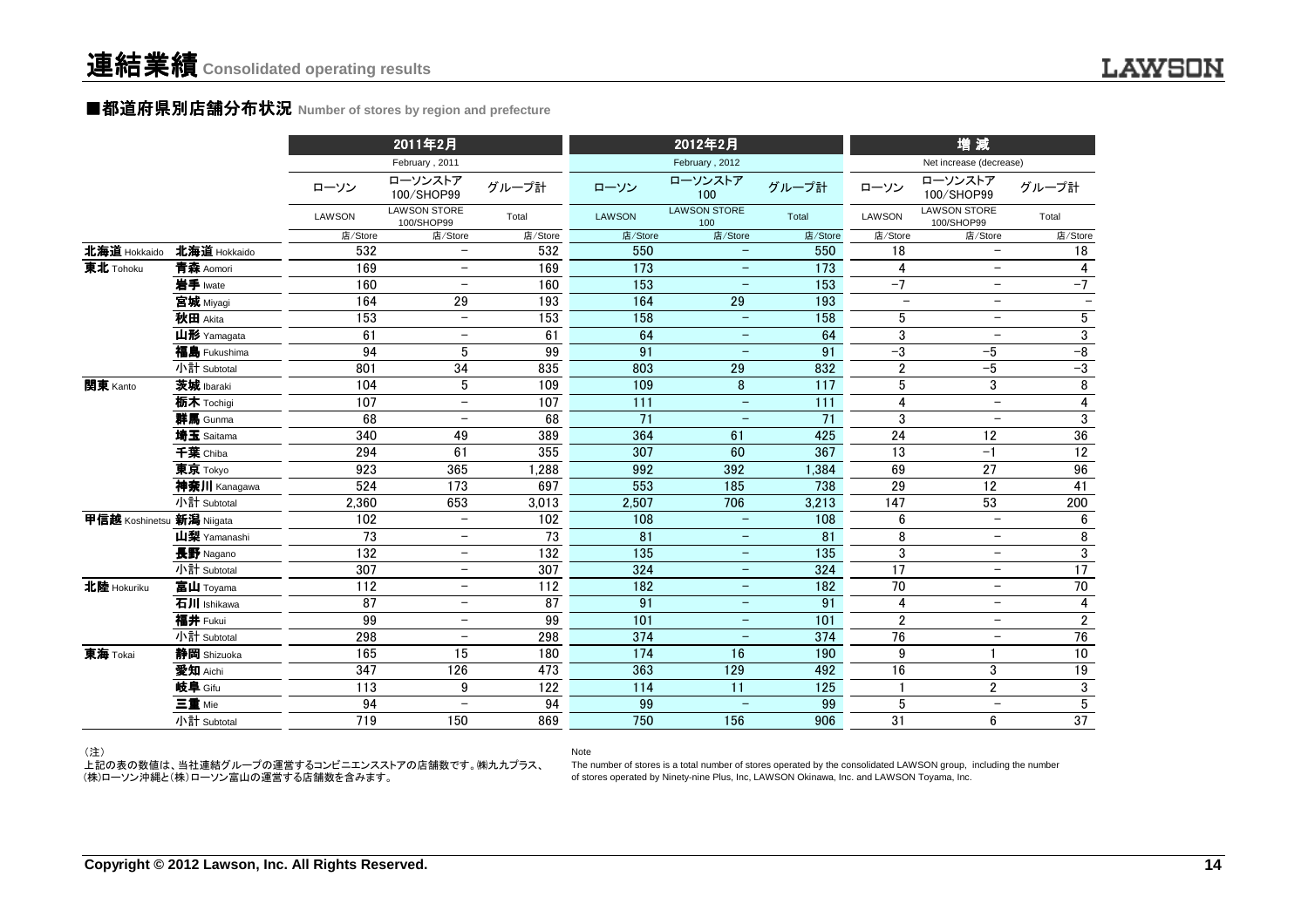#### **■都道府県別店舗分布状**況 Number of stores by region and prefecture

|                                                         |                                                         |                   | 2011年2月                           |                 |                   | 2012年2月                    |                  | 增減                       |                                   |                          |  |
|---------------------------------------------------------|---------------------------------------------------------|-------------------|-----------------------------------|-----------------|-------------------|----------------------------|------------------|--------------------------|-----------------------------------|--------------------------|--|
|                                                         |                                                         |                   | February, 2011                    |                 |                   | Feburary, 2012             |                  |                          | Net increase (decrease)           |                          |  |
|                                                         |                                                         | ローソン              | ローソンストア<br>100/SHOP99             | グループ計           | ローソン              | ローソンストア<br>100             | グループ計            | ローソン                     | ローソンストア<br>100/SHOP99             | グループ計                    |  |
|                                                         |                                                         | LAWSON            | <b>LAWSON STORE</b><br>100/SHOP99 | Total           | <b>LAWSON</b>     | <b>LAWSON STORE</b><br>100 | Total            | <b>LAWSON</b>            | <b>LAWSON STORE</b><br>100/SHOP99 | Total                    |  |
|                                                         |                                                         | 店/Store           | 店/Store                           | 店/Store         | 店/Store           | 店/Store                    | 店/Store          | 店/Store                  | 店/Store                           | 店/Store                  |  |
| 近畿 Kinki                                                | 滋賀 Shiga                                                | 127               | $\overline{\phantom{0}}$          | 127             | 123               | $5\phantom{.0}$            | 128              | $-4$                     | $\overline{\phantom{0}}$          |                          |  |
|                                                         | 京都 Kyoto                                                | 209               | 42                                | 251             | 216               | 45                         | 261              | $\overline{7}$           | 3                                 | 10                       |  |
|                                                         | 大阪 Osaka                                                | 825               | 144                               | 969             | 830               | 155                        | 985              | 5                        | 11                                | 16                       |  |
|                                                         | 兵庫 Hyogo                                                | 516               | 38                                | 554             | 530               | 42                         | 572              | $\overline{14}$          | $\overline{\mathbf{4}}$           | 18                       |  |
|                                                         | 奈良 Nara                                                 | 96                | 3                                 | 99              | 95                | $\overline{5}$             | 100              | $-1$                     | $\overline{2}$                    | $\overline{1}$           |  |
|                                                         | 和歌山 Wakayama                                            | 110               | $\equiv$                          | 110             | 112               | $\mathbf{3}$               | 115              | $\overline{2}$           | $\overline{\phantom{m}}$          | $\sqrt{5}$               |  |
|                                                         | 小計 Subtotal                                             | 1,883             | 227                               | 2,110           | 1,906             | 255                        | 2,161            | 23                       | 28                                | 51                       |  |
| 中国 Chugoku                                              | 鳥取 Tottori                                              | 89                | $\overline{\phantom{m}}$          | 89              | 93                | $\equiv$                   | 93               | 4                        | $\overline{\phantom{0}}$          | 4                        |  |
|                                                         | 島根 Shimane                                              | 90                | $\overline{\phantom{0}}$          | 90              | 92                | $\overline{\phantom{m}}$   | 92               | $\overline{2}$           | $\overline{\phantom{a}}$          | $\overline{\mathbf{c}}$  |  |
|                                                         | 岡山 Okayama                                              | 122               | $\overline{\phantom{0}}$          | 122             | $\overline{122}$  | $\overline{\phantom{m}}$   | 122              | $\equiv$                 | $\overline{\phantom{a}}$          | $\overline{\phantom{0}}$ |  |
|                                                         | 広島 Hiroshima                                            | 143               | $\overline{\phantom{m}}$          | 143             | 146               | $\overline{\phantom{m}}$   | 146              | 3                        | $\overline{\phantom{m}}$          | 3                        |  |
|                                                         | $\mathbf{\dot{\mathsf{\mu}}}$ $\mathbf{\Box}$ Yamaquchi | 112               | $\overline{\phantom{0}}$          | 112             | $\frac{1}{112}$   | $\overline{\phantom{m}}$   | 112              | $\overline{\phantom{m}}$ | $-$                               | $\overline{\phantom{0}}$ |  |
|                                                         | 小計 Subtotal                                             | 556               | $\overline{\phantom{m}}$          | 556             | 565               | $\qquad \qquad -$          | 565              | 9                        | $\overline{\phantom{m}}$          | 9                        |  |
| 四国 Shikoku                                              | <b>徳島</b> Tokushima                                     | 103               | $-$                               | 103             | 103               | $\overline{\phantom{m}}$   | $\frac{103}{ }$  | $\overline{\phantom{m}}$ | $-$                               | $-$                      |  |
|                                                         | 香川 Kagawa                                               | 98                | $-$                               | 98              | 99                | $\overline{\phantom{m}}$   | 99               |                          | $\overline{\phantom{m}}$          |                          |  |
|                                                         | 愛媛 Ehime                                                | 155               | $\overline{\phantom{m}}$          | 155             | 160               | $\overline{\phantom{m}}$   | 160              | $\mathbf 5$              | $\overline{\phantom{m}}$          | $5\phantom{.0}$          |  |
|                                                         | 高知 Kochi                                                | 57                | $\overline{\phantom{m}}$          | 57              | 60                | $\overline{\phantom{m}}$   | 60               | $\sqrt{3}$               | $\overline{\phantom{m}}$          | 3                        |  |
|                                                         | 小計 Subtotal                                             | 413               | $\overline{\phantom{0}}$          | 413             | 422               | $\equiv$                   | 422              | 9                        | $\equiv$                          | 9                        |  |
| 九州 Kyushu                                               | 福岡 Fukuoka                                              | 344               | 13                                | 357             | 349               | 26                         | 375              | $5\phantom{.0}$          | $\overline{13}$                   | $\overline{18}$          |  |
|                                                         | 佐賀 Saga                                                 | 61                | $\overline{\phantom{0}}$          | 61              | 63                | $\overline{\phantom{a}}$   | 63               | $\overline{2}$           | $\overline{\phantom{a}}$          | $\overline{2}$           |  |
|                                                         | 長崎 Nagasaki                                             | 87                | $\overline{\phantom{0}}$          | $\overline{87}$ | 90                | $\overline{\phantom{m}}$   | 90               | 3                        | $\overline{\phantom{m}}$          | 3                        |  |
|                                                         | 熊本 Kumamoto                                             | 92                | $\overline{\phantom{m}}$          | 92              | 98                | $\overline{\phantom{m}}$   | 98               | $6\phantom{1}$           | $\overline{\phantom{m}}$          | 6                        |  |
|                                                         | 大分 Oita                                                 | 139               | $\overline{\phantom{m}}$          | 139             | 143               | $\overline{\phantom{a}}$   | 143              | 4                        | $\overline{\phantom{m}}$          | 4                        |  |
|                                                         | 宮崎 Miyazaki                                             | $\overline{79}$   | $\overline{\phantom{0}}$          | $\overline{79}$ | 85                | $\overline{\phantom{m}}$   | 85               | $6\phantom{1}$           | $-$                               | 6                        |  |
|                                                         | 鹿児島 Kagoshima                                           | $\frac{105}{105}$ | $\overline{\phantom{0}}$          | 105             | 109               | $\overline{\phantom{m}}$   | 109              | $\overline{4}$           | $\overline{\phantom{m}}$          | 4                        |  |
|                                                         | 小計 Subtotal                                             | 907               | 13                                | 920             | 937               | $\overline{26}$            | 963              | 30                       | 13                                | 43                       |  |
| 合計 Total                                                |                                                         | 8,776             | 1,077                             | 9,853           | 9,138             | 1,172                      | 10,310           | 362                      | 95                                | 457                      |  |
|                                                         |                                                         |                   |                                   |                 |                   |                            |                  |                          |                                   |                          |  |
|                                                         | 沖縄 Okinawa                                              | 141               | $\overline{\phantom{0}}$          | 141             | $\frac{147}{147}$ | $\overline{\phantom{m}}$   | $\overline{147}$ | $6\phantom{1}$           |                                   | 6                        |  |
| 国内コンビニエンスストアグループ店舗数計<br>Total number of stores in Japan |                                                         | 8,917             | 1,077                             | 9,994           | 9,285             | 1,172                      | 10,457           | 368                      | 95                                | 463                      |  |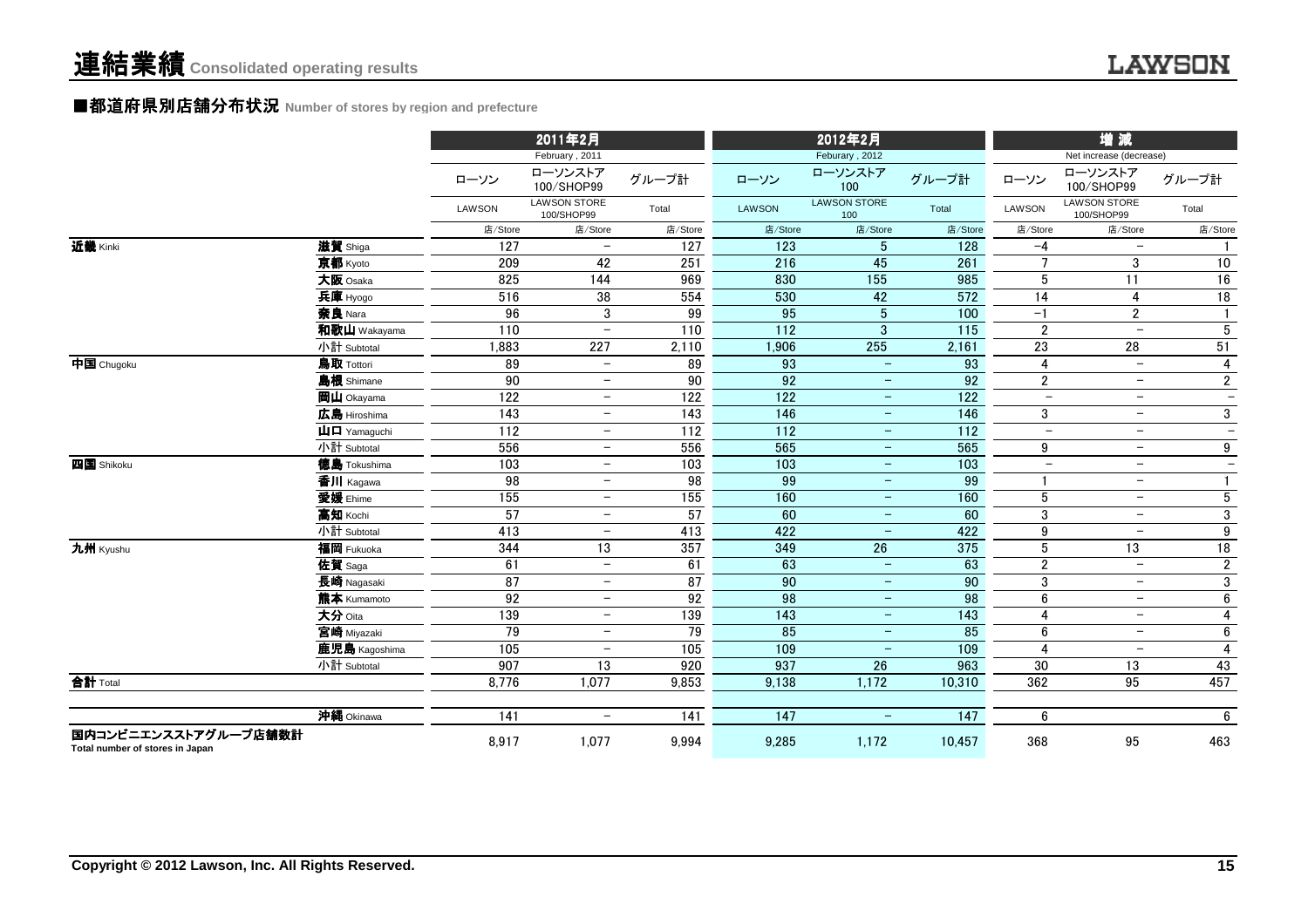### **■主な業績と予想** Results and forecasts for major financial indicators<br>
————————————————————

|                                                                                                                                           | 2009年度/FY2009        |          | 2010年度/FY2010                                                                                                                                                                                                                                                     |          | 2011年度/FY2011      |          |                          | 2012年度/FY2012            |                           |         |
|-------------------------------------------------------------------------------------------------------------------------------------------|----------------------|----------|-------------------------------------------------------------------------------------------------------------------------------------------------------------------------------------------------------------------------------------------------------------------|----------|--------------------|----------|--------------------------|--------------------------|---------------------------|---------|
|                                                                                                                                           | 通期/Full year         |          | 通期/Full year                                                                                                                                                                                                                                                      |          | 通期/Full year       |          | 第2四半期累計期間/2Q             |                          | 通期計画/Full year (Forecast) |         |
|                                                                                                                                           | 2009.3.1 - 2010.2.28 |          | 2010.3.1 - 2011.2.28                                                                                                                                                                                                                                              |          | 2011.3.1-2012.2.29 |          | 2012.3.1-8.31            |                          | 2012.3.1-2013.2.28        |         |
|                                                                                                                                           | 金額/Amount            | 前年比/YoY  | 金額/Amount                                                                                                                                                                                                                                                         | 前年比/YoY  | 金額/Amount          | 前年比/YoY  | 金額/Amount                | 前年比/YoY                  | 金額/Amount                 | 前年比/YoY |
| チェーン全店売上高(百万円)<br>Total net sales (millions of yen)                                                                                       | 1.472.415            | 97.7%    | 1,502,754                                                                                                                                                                                                                                                         | 102.1%   | 1,621,328          | 107.9%   | 865,000                  | 106.0%                   | 1.720.000                 | 106.1%  |
| 加盟店売上高(百万円)<br>Net sales reported by franchised stores (millions of yen)                                                                  | 1,406,580            | 98.1%    | 1,456,113                                                                                                                                                                                                                                                         | 103.5%   | 1,582,583          | 108.7%   | $\overline{\phantom{0}}$ | $\overline{\phantom{0}}$ | $\overline{\phantom{0}}$  |         |
| 直営店売上高(百万円)<br>Net sales from Company-operated stores (millions of yen)                                                                   | 65,834               | 91.3%    | 46,614                                                                                                                                                                                                                                                            | 70.8%    | 38,745             | 83.1%    |                          |                          |                           |         |
| <b>営業総収入</b> (百万円)*'<br>Gross operating revenue (millions of yen)                                                                         | 271,513              | 97.1%    | 263,209                                                                                                                                                                                                                                                           | 96.9%    | 272,498            | 103.5%   | 144,000                  | 105.3%                   | 287,000                   | 105.3%  |
| <b>営業利益</b> (百万円)<br>Operating profit (millions of yen)                                                                                   | 44,997               | 95.9%    | 50,210                                                                                                                                                                                                                                                            | 111.6%   | 56,263             | 112.1%   | 30,500                   | 103.0%                   | 60,000                    | 106.6%  |
| 経常利益(百万円)<br>Recurring profit (millions of yen)                                                                                           | 44.577               | 94.2%    | 49.312                                                                                                                                                                                                                                                            | 110.6%   | 56.110             | 113.8%   | 30,500                   | 102.8%                   | 59,400                    | 105.9%  |
| 当期純利益(百万円)<br>Net profit (millions of yen)                                                                                                | 20,665               | 93.6%    | 24,643                                                                                                                                                                                                                                                            | 119.2%   | 22,462             | 91.2%    | 15,800                   | 172.2%                   | 31,500                    | 140.2%  |
| (ご参考)資産除去債務及び災害による損失計上前の<br>当期純利益(概算)<br>Net profit before accounting for<br>asset retirement obligation and loss on disaster (estimated) |                      |          |                                                                                                                                                                                                                                                                   |          | 28.423             | 115.3%   |                          |                          |                           |         |
| 1株当たり当期純利益(円)*2<br>Net profit per share (yen)                                                                                             |                      | 208.38   |                                                                                                                                                                                                                                                                   | 247.15   |                    | 224.91   |                          | 158.18                   |                           | 315.36  |
| <b>純資産</b> (百万円)<br>Net assets (millions of yen)                                                                                          |                      | 200,506  |                                                                                                                                                                                                                                                                   | 211,448  |                    | 216,826  |                          |                          |                           |         |
| <b>総資産</b> (百万円)<br>Total assets (millions of yen)                                                                                        |                      | 420.444  |                                                                                                                                                                                                                                                                   | 444.821  |                    | 500.667  |                          | $\overline{\phantom{0}}$ |                           |         |
| 1株当たり純資産(円)<br>Net assets per share (yen)                                                                                                 |                      | 2.018.39 |                                                                                                                                                                                                                                                                   | 2.113.24 |                    | 2.166.35 |                          | $\overline{a}$           |                           |         |
| 総資産当期純利益率<br>ROA                                                                                                                          |                      | 5.0%     |                                                                                                                                                                                                                                                                   | 5.7%     |                    | 4.8%     |                          |                          |                           |         |
| 自己資本当期純利益率<br>ROE                                                                                                                         |                      | 10.5%    |                                                                                                                                                                                                                                                                   | 12.0%    |                    | 10.5%    |                          |                          |                           |         |
| 流動比率<br>Current ratio                                                                                                                     |                      | 70.6%    |                                                                                                                                                                                                                                                                   | 74.5%    |                    | 70.2%    |                          | -                        |                           |         |
| 固定比率<br>Fixed ratio                                                                                                                       |                      | 154.4%   |                                                                                                                                                                                                                                                                   | 152.4%   |                    | 167.7%   |                          | $\overline{\phantom{0}}$ |                           |         |
| 自己資本比率<br>Shareholder's equity ratio                                                                                                      |                      | 47.6%    |                                                                                                                                                                                                                                                                   | 47.4%    |                    | 43.2%    |                          | $\overline{\phantom{0}}$ |                           |         |
| 総店舗数<br>Number of stores                                                                                                                  |                      | 8,629    |                                                                                                                                                                                                                                                                   | 8,776    |                    | 9,065    |                          | $\overline{\phantom{0}}$ |                           | 9,555   |
| (注)<br>*1 営業総収入は直営店売上高、加盟店からの収入等の合計です。<br>*2 通期計画の1株当たり当期純利益に関しては、2012年2月29日現在の期末発行済株式数を用いて算<br>出しております。                                  |                      |          | <b>Notes</b><br>*1 The gross operating revenues are a sum of total sales of LAWSON stores and commissions from franchised stores.<br>*2 Forecasted full-year net profit per share is calculated based on the number of outstanding shares as of Febuary 29, 2012. |          |                    |          |                          |                          |                           |         |
| Copyright © 2012 Lawson, Inc. All Rights Reserved.                                                                                        |                      |          |                                                                                                                                                                                                                                                                   |          |                    |          |                          |                          |                           | 16      |

(注)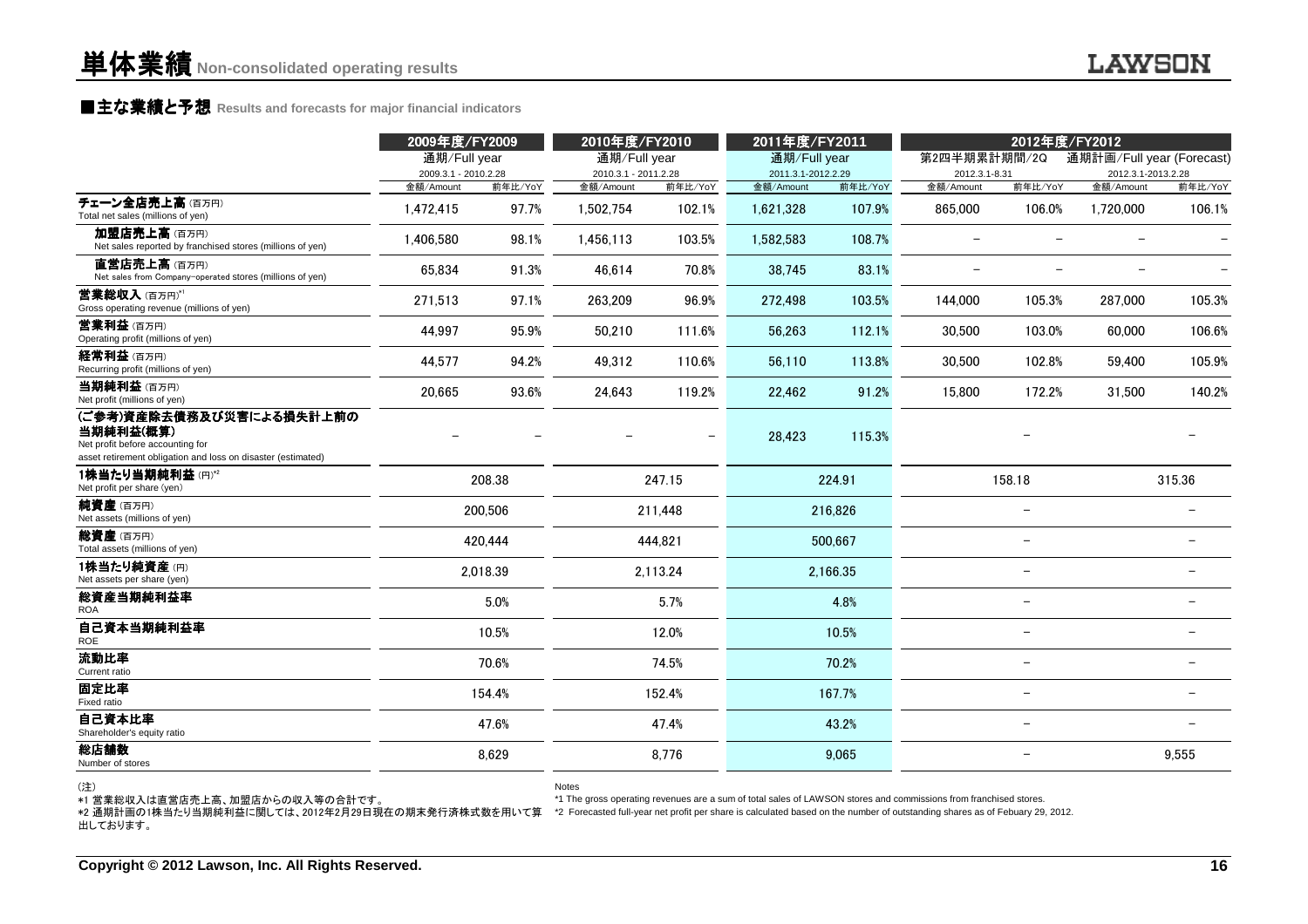### **■損益計算書 Non-consolidated statement of income**

|                                                                  |                 | 2009年度/FY2009        | 2010年度/FY2010        |         | 2011年度/FY2011        |          | 前年増減                |
|------------------------------------------------------------------|-----------------|----------------------|----------------------|---------|----------------------|----------|---------------------|
|                                                                  |                 | 2009.3.1 - 2010.2.28 | 2010.3.1 - 2011.2.28 |         | 2011.3.1 - 2012.2.29 |          | Increase (Decrease) |
|                                                                  |                 | 百万円/Millions of yen  | 百万円/Millions of yen  | 前年比/YoY | 百万円/Millions of yen  | 前年比/YoY  | 百万円/Millions of yen |
| A.営業総収入 Gross operating revenues                                 | $B + E$         | 271,513              | 263.209              | 96.9%   | 272,498              | 103.5%   | 9,288               |
| <b>B.売上高</b> Net sales <sup>"1</sup>                             |                 | 65,834               | 46.641               | 70.8%   | 39,417               | 84.5%    | $-7,223$            |
| <b>C.売上原価</b> Cost of goods sold <sup>*2</sup>                   |                 | 47.046               | 33.053               | 70.3%   | 28,035               | 84.8%    | $-5,018$            |
| <b>D.売上総利益</b> Gross profit on sales <sup>3</sup>                | $B - C$         | 18,788               | 13,587               | 72.3%   | 11,382               | 83.8%    | $-2,205$            |
| <b>E.営業収入</b> Operating revenues                                 | $F + G$         | 205,678              | 216,568              | 105.3%  | 233,080              | 107.6%   | 16,512              |
| F.加盟店からの収入 Franchise commission from franchised stores           |                 | 183.566              | 193.746              | 105.5%  | 209,045              | 107.9%   | 15,298              |
| G.その他の営業収入 Other                                                 |                 | 22,112               | 22,821               | 103.2%  | 24,035               | 105.3%   | 1,213               |
| <b>H.営業総利益</b> Gross operating profit                            | $A - C = D + E$ | 224,467              | 230,156              | 102.5%  | 244,462              | 106.2%   | 14,306              |
| <b>I.販売費及び一般管理費</b> Selling, general and administrative expenses |                 | 179,469              | 179,945              | 100.3%  | 188,199              | 104.6%   | 8,253               |
| <b>J.営業利益</b> Operating profit                                   | $H - I$         | 44.997               | 50,210               | 111.6%  | 56,263               | 112.1%   | 6,053               |
| 當業外収益 Non-operating income                                       |                 | 1,518                | 1,297                | 85.4%   | 1,638                | 126.3%   | 341                 |
| <b>営業外費用</b> Non-operating expenses                              |                 | 1,939                | 2,195                | 113.2%  | 1,791                | 81.6%    | $-403$              |
| 経常利益 Recurring profit                                            |                 | 44,577               | 49,312               | 110.6%  | 56,110               | 113.8%   | 6,798               |
| 特別利益 Extraordinary gain                                          |                 | 1.769                | 75                   | 4.3%    | 97                   | 129.1%   | 21                  |
| 特別損失 Extraordinary loss                                          |                 | 7,874                | 7.180                | 91.2%   | 15,074               | 209.9%   | 7,894               |
| 税引前当期純利益 Income before income taxes                              |                 | 38,471               | 42.206               | 109.7%  | 41,133               | 97.5%    | $-1,073$            |
| 法人税、住民税及び事業税 Income taxes - current                              |                 | 16,903               | 14.984               | 88.6%   | 21,216               | 141.6%   | 6,232               |
| 法人税等調整額 Deferred income taxes                                    |                 | 902                  | 2,579                | 285.7%  | $-2,545$             | $-98.7%$ | $-5,125$            |
| 当期純利益 Net profit                                                 |                 | 20,665               | 24,643               | 119.2%  | 22,462               | 91.2%    | $-2,180$            |
|                                                                  |                 |                      |                      |         |                      |          |                     |

■販売費及び一般管理費の主な明細 **Selling, general and administrative expenses**

|                                                          | 2009年度/FY2009        | 2010年度/FY2010                                                                            |         | 2011年度/FY2011        |         | 前年増減                |
|----------------------------------------------------------|----------------------|------------------------------------------------------------------------------------------|---------|----------------------|---------|---------------------|
|                                                          | 2009.3.1 - 2010.2.28 | 2010.3.1 - 2011.2.28                                                                     |         | 2011.3.1 - 2012.2.29 |         | Increase (Decrease) |
|                                                          | 百万円/Millions of yen  | 百万円/Millions of yen                                                                      | 前年比/YoY | 百万円/Millions of yen  | 前年比/YoY | 百万円/Millions of yen |
| 地代家賃 Rents                                               | 63.897               | 66.621                                                                                   | 104.3%  | 69,738               | 104.7%  | 3,117               |
| 人件費 Personal expenses                                    | 36.947               | 35.736                                                                                   | 96.7%   | 35.891               | 100.4%  | 155                 |
| 動産リース料 Equipment leasing charges                         | 8.560                | 6.181                                                                                    | 72.2%   | 4.772                | 77.2%   | $-1,408$            |
| 有形固定資産減価償却費 Depreciation of property and store equipment | 18.653               | 21.312                                                                                   | 114.3%  | 24.191               | 113.5%  | 2,879               |
| 広告宣伝費 Advertising and promotional expenses <sup>*4</sup> | 11.209               | 9.033                                                                                    | 80.6%   | 11.144               | 123.4%  | 2,110               |
| その他 Other <sup>*5</sup>                                  | 40,201               | 41,061                                                                                   | 102.1%  | 42,460               | 103.4%  | 1,399               |
| 合計 Total                                                 | 179.469              | 179.945                                                                                  | 100.3%  | 188,199              | 104.6%  | 8.253               |
| (注)<br>*1 「売上高」は、商品売上高です。                                |                      | Notes<br>*1 Net sales of goods.                                                          |         |                      |         |                     |
| *2「売上原価」は、商品売上原価です。                                      |                      | *2 Cost of goods sold.                                                                   |         |                      |         |                     |
| *3「売上総利益」は、商品売上総利益です。                                    |                      | *3 Gross profit on sales.                                                                |         |                      |         |                     |
| *4「広告宣伝費」には、ポイント引当金繰入額を含んでおります。                          |                      | *4 "Advertising and promotional expenses" include provision for point card certificates. |         |                      |         |                     |
| *5 「その他」には、無形固定資産減価償却費を含んでおります。                          |                      | *5 "Other" includes amortization expenses of intangible assets.                          |         |                      |         |                     |
| Copyright © 2012 Lawson, Inc. All Rights Reserved.       |                      |                                                                                          |         |                      |         | 17                  |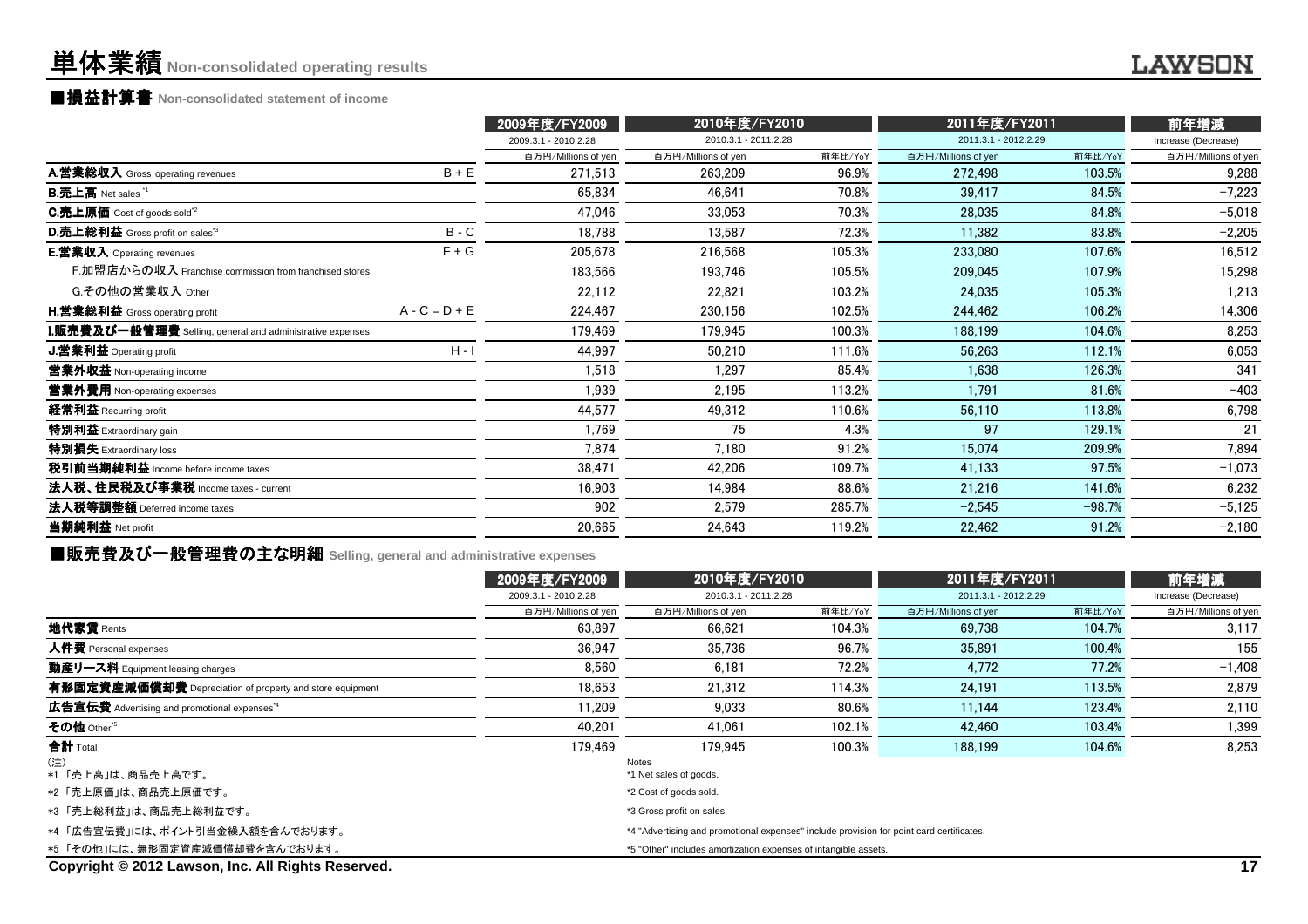| 单体業績 Non-consolidated operating results                                                                       |                      |                          |                      | LAWSON              |
|---------------------------------------------------------------------------------------------------------------|----------------------|--------------------------|----------------------|---------------------|
| ■営業外収益·営業外費用内訳                                                                                                | 2009年度/FY2009        | 2010年度/FY2010            | 2011年度/FY2011        | 前年増減                |
| Non-operating income & Non-operating expenses                                                                 | 2009.3.1 - 2010.2.28 | 2010.3.1 - 2011.2.28     | 2011.3.1 - 2012.2.29 | Increase (Decrease) |
|                                                                                                               | 百万円/Millions of yen  | 百万円/Millions of yen      | 百万円/Millions of yen  | 百万円/Millions of yer |
| 受取利息 Interest received                                                                                        | 621                  | 679                      | 725                  | 46                  |
| 受取損害金 Compensation received for damage                                                                        | 81                   | 64                       | 44                   | $-19$               |
| 受取補償金 Compensation income                                                                                     | 294                  | 177                      | 348                  | 171                 |
| その他 Other                                                                                                     | 521                  | 376                      | 519                  | 143                 |
| 営業外収益計 Non-operating income                                                                                   | 1.518                | 1.297                    | 1.638                | 341                 |
| 支払利息 Interest expense                                                                                         | 264                  | 768                      | 850                  | 82                  |
| リース解約損 Loss on cancellation of store lease contract                                                           | 1,382                | 1,075                    | 579                  | $-496$              |
| その他 Other                                                                                                     | 292                  | 351                      | 361                  | 10                  |
| 営業外費用計 Non-operating expense                                                                                  | 1.939                | 2.195                    | 1.791                | $-403$              |
| ■特別利益·特別損失内訳                                                                                                  | 2009年度/FY2009        | 2010年度/FY2010            | 2011年度/FY2011        | 増<br>減<br>前 年       |
| Extraordinary gain & Extraordinary loss                                                                       | 2009.3.1 - 2010.2.28 | 2010.3.1 - 2011.2.28     | 2011.3.1 - 2012.2.29 | Increase (Decrease) |
|                                                                                                               | 百万円/Millions of yer  | 百万円/Millions of yen      | 百万円/Millions of yen  | 百万円/Millions of yer |
| 投資有価証券売却益 Gain on sales of investment securities                                                              |                      |                          |                      | $-1$                |
| 固定資産売却益 Gain on sales of noncurrent assets                                                                    | 33                   | $\equiv$                 | 50                   | 50                  |
| <b>関係会社株式売却益</b> Gain on sales of subsidiaries and affiliates' stocks                                         | 1,671                | 73                       | $\mathcal{P}$        | $-71$               |
| その他 Other                                                                                                     | 64                   | $\overline{\phantom{0}}$ | 44                   | 44                  |
| 特別利益計 Extraordinary gain                                                                                      | 1.769                | 75                       | 97                   | 21                  |
| 固定資産除却損 Loss on retirement of noncurrent assets                                                               | 3.863                | 2.926                    | 1.888                | $-1.037$            |
| 固定資産売却損 Loss on sales of noncurrent assets                                                                    | 29                   | 1,303                    | 40                   | $-1,263$            |
| 減損損失 Loss on impairment of long-lived assets                                                                  | 2.867                | 2.410                    | 2.764                | 353                 |
| 災害による損失 Loss on disaster                                                                                      |                      |                          | 3,229                | 3.229               |
| 資産除去債務会計基準の適用に伴う影響額<br>Loss on adjustment for changes of accounting standard for asset retirement obligations |                      |                          | 6.823                | 6,823               |
| 子会社株式評価損 Loss on valuation of subsidiaries' stocks                                                            |                      |                          | 229                  | 229                 |
| その他 Other                                                                                                     | 1,113                | 540                      | 99                   | $-441$              |
| 特別損失計 Extraordinary loss                                                                                      | 7,874                | 7.180                    | 15,074               | 7,894               |
| ■投融資の状況                                                                                                       | 2009年度/FY2009        | 2010年度/FY2010            | 2011年度/FY2011        | 2012年度計画            |
| <b>Capital expenditure</b>                                                                                    | 2009.3.1 - 2010.2.28 | 2010.3.1 - 2011.2.28     | 2011.3.1 - 2012.2.29 | Forecast / 2013.2   |
|                                                                                                               | 百万円/Millions of yen  | 百万円/Millions of yen      | 百万円/Millions of yen  | 百万円/Millions of yer |
| 新店投資 New store investments                                                                                    | 18.090               | 12,374                   | 18.990               | 26,000              |
| 既存店投資 Existing store investments                                                                              | 7.143                | 7.741                    | 10.523               | 12,000              |
| システム関連投資 iT.related investments                                                                               | 8862                 | 7.099                    | 7.202                | 4.000               |

資 IT-related investments 8,862 7,099 7,202 4,000 4,000

 $\frac{34,334}{-2.786}$   $\frac{34,334}{-2.786}$   $\frac{28,607}{661}$   $\frac{37,049}{16.441}$   $\frac{42,000}{6.000}$ 

 $\frac{-2,786}{31.950}$   $\frac{-2,786}{11.298}$   $\frac{6,000}{11.298}$   $\frac{16,441}{17.196}$   $\frac{6,000}{17.196}$ 

 $\frac{4,894}{23547}$   $\frac{7,348}{28660}$   $\frac{7,514}{2867}$   $\frac{7,514}{31,706}$   $\frac{8,800}{36,300}$ 

23,547 28,660 31,706 36,300

Depreciation of property and store equipment\*2 18,653 21,312 24,191 27,500

Other <sup>238</sup> 1,393 <sup>333</sup> -

Notes

リース Leases" 31,950 11,298 17,196 18,000<br>会計 Total 63,499 40,566 70,686 66,000

63,499 40,566 70,686 66,000 有形固定資産減価償却費

|  |  |  |  |  |  | *1 リースは各会計期間に取得したリース物件の取得価額相当額を記載しております。 |  |
|--|--|--|--|--|--|------------------------------------------|--|
|  |  |  |  |  |  |                                          |  |

2011年度のリース債務の返済による支出は7,381百万円です。

無形固定資産償却費 Amortization of intangible assets

減価償却費計 Total depreciation and amortization

システム関連投資 IT-related investments

出資・融資 Investments and advances

その他 Other

**合計 Total** 

(注)

投資小計 Subtotal

 \*2 新リース会計の適用により、有形固定資産減価償却費には、売買処理されるリース物件の減価償却費を含んでおります。2011年度以降の有形固定資産減価償却費には、除去費用資産減価償却費及び資産除去債務利息を含んでおります。

 \*1 "Leases" are the amount of charges equivalent to the acquisition cost of leased property acquired during each fiscal year. The amount ofrepayments of lease obligations (consolidated) of is 7,381million of yen in FY2011.

 \*2 Depreciation of property and store equipment includes depreciation for leased property treated as a sale-and-purchase transaction due to the application of new lease accounting standards in Japan. The amount for FY2011 includes depreciation of asset retirement obligations andinterest on asset retirement obligations.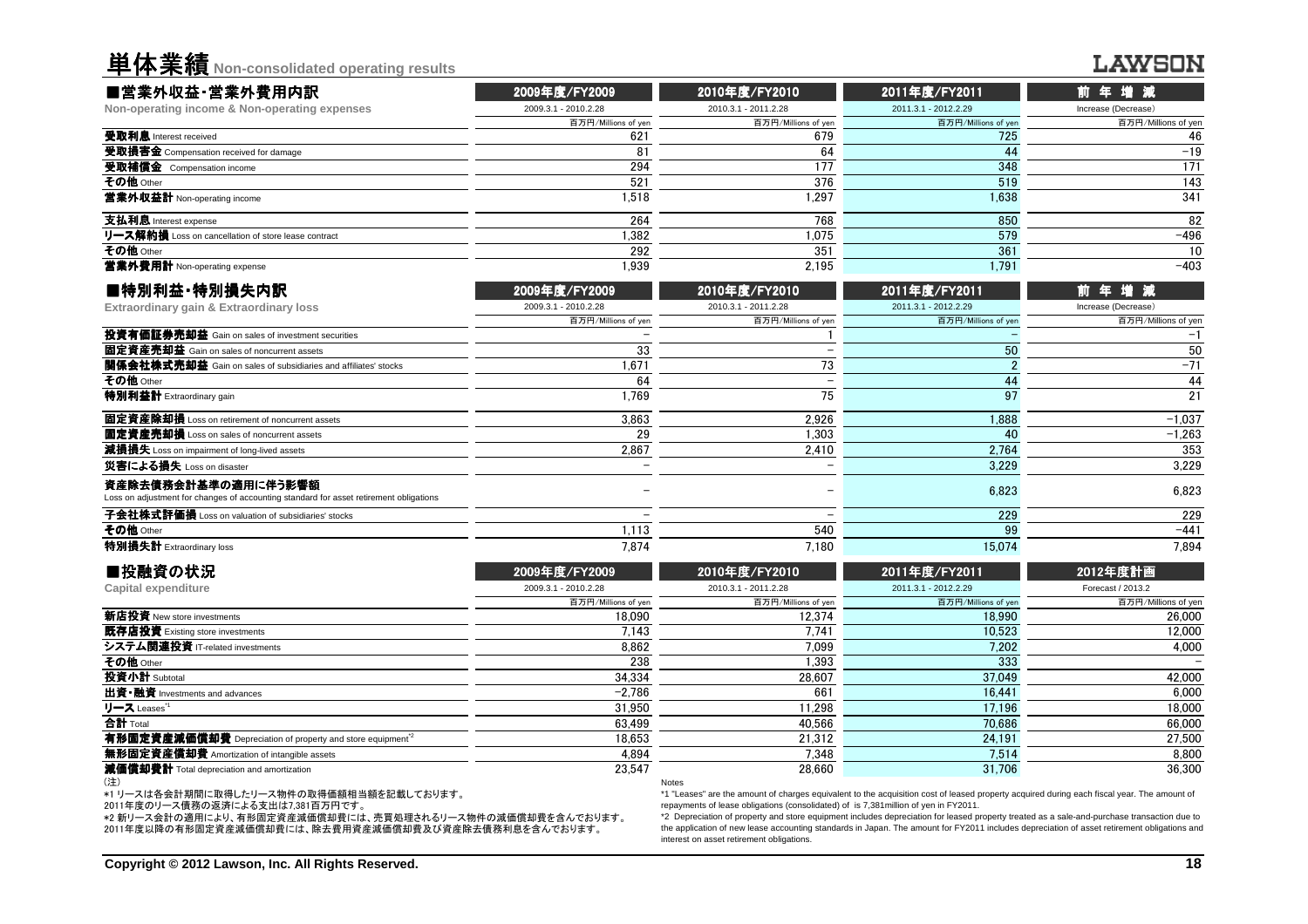### 単体業績**Non-consolidated operating results**

### ■貸借対照表 **Non-consolidated balance sheet**

|                                                                            | 2009年度/FY2009<br>(2010年2月28日現在) | 2010年度/FY2010<br>(2011年2月28日現在) | 2011年度/FY2011<br>(2012年2月29日現在) | 2010年度末からの増減                       |
|----------------------------------------------------------------------------|---------------------------------|---------------------------------|---------------------------------|------------------------------------|
|                                                                            | FY2009 (As of 2010.2.28)        | FY2010 (As of 2011.2.28)        | FY2011 (As of 2012.2.29)        | Increase (Decrease) from 2011.2.28 |
| [ 資産の部 Assets ]                                                            | 百万円/Millions of yen             | 百万円/Millions of yen             | 百万円/Millions of yen             | 百万円/Millions of yen                |
| 流動資産 Current assets                                                        | 111.412                         | 123,234                         | 137.840                         | 14,605                             |
| 現金及び預金 Cash and deposits                                                   | 53,862                          | 68.743                          | 75,389                          | 6,645                              |
| 加盟店貸勘定 Accounts receivable - due from franchised stores                    | 20.767                          | 15,661                          | 18.064                          | 2,403                              |
| 有価証券 Marketable securities                                                 | 2,500                           | 2,999                           | 4,999                           | 1,999                              |
| 商品 Merchandise inventories                                                 | 1,063                           | 862                             | 807                             | $-54$                              |
| 未収入金 Accounts receivable - other                                           | 21,484                          | 23,641                          | 26,212                          | 2,571                              |
| 繰延税金資産 Deferred tax assets                                                 | 3,188                           | 3,344                           | 3,122                           | $-221$                             |
| その他 Other                                                                  | 8,620                           | 8,059                           | 9,316                           | 1,257                              |
| 貸倒引当金 Allowance for doubtful accounts                                      | $-74$                           | $-77$                           | $-73$                           | $\boldsymbol{\Lambda}$             |
| 固定資産 Noncurrent assets                                                     | 309.031                         | 321.586                         | 362.826                         | 41.239                             |
| 有形固定資産 Property, plant and equipment                                       | 133.828                         | 141.614                         | 162.075                         | 20,461                             |
| ・建物及び構築物 Buildings and structures                                          | 89,812                          | 89,321                          | 97,812                          | 8,490                              |
| ・車両運搬具及び工具器具備品 Vehicles, tools, furniture and fixtures                     | 11,708                          | 10,962                          | 11,884                          | 921                                |
| •その他 Other                                                                 | 32.307                          | 41,329                          | 52.378                          | 11,049                             |
| 無形固定資産 Intangible assets                                                   | 27,807                          | 27,925                          | 27,413                          | $-512$                             |
| 投資その他の資産 Investments and other assets                                      | 147,395                         | 152,046                         | 173.337                         | 21,290                             |
| ・関係会社株式 Stocks of subsidiaries and affiliates                              | 18,301                          | 16,656                          | 27,288                          | 10,632                             |
| ・長期貸付金 Long-terms loans receivable                                         | 29,670                          | 39,856                          | 41,982                          | 2,126                              |
| •差入保証金 Guarantee deposits                                                  | 79,338                          | 77,164                          | 78,450                          | 1,285                              |
| •繰延税金資産 Deferred tax assets                                                | 14,424                          | 11,693                          | 14,475                          | 2,781                              |
| •その他 Other                                                                 | 7.639                           | 8.277                           | 12,521                          | 4,243                              |
| •貸倒引当金 Allowance for doubtful accounts                                     | $-1,979$                        | $-1,601$                        | $-1,380$                        | 220                                |
| 資産合計 Total Assets                                                          | 420,444                         | 444,821                         | 500,667                         | 55,845                             |
| 有形固定資産の減価償却累計額<br>Accumulated depreciation of property and store equipment | 127,314                         | 140.922                         | 163,004                         | 22,081                             |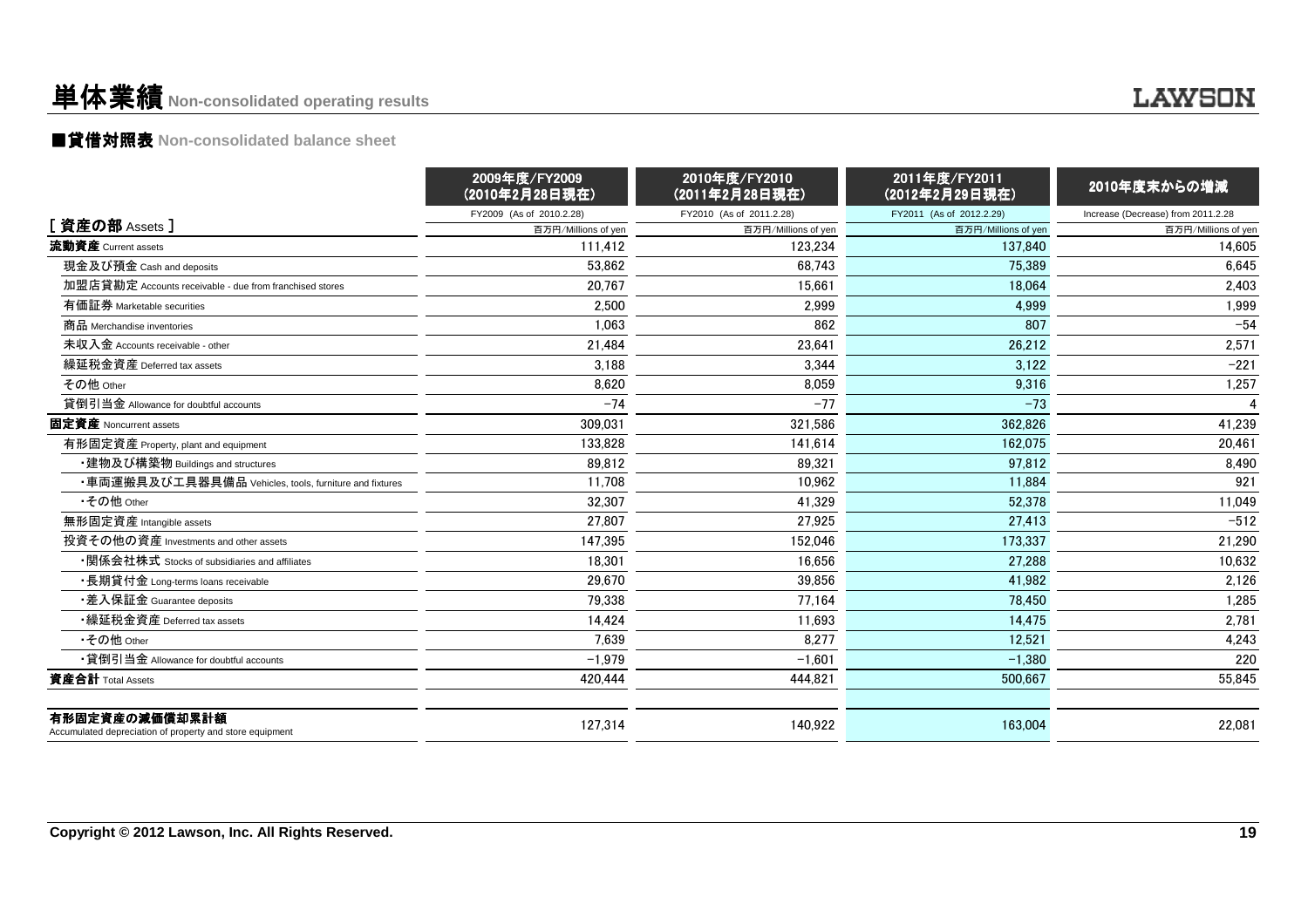### ■貸借対照表 **Non-consolidated balance sheet**

|                                                                                             | 2009年度/FY2009<br>(2010年2月28日現在) | 2010年度/FY2010<br>(2011年2月28日現在) | 2011年度/FY2011<br>(2012年2月29日現在) | 2010年度末からの増減                       |
|---------------------------------------------------------------------------------------------|---------------------------------|---------------------------------|---------------------------------|------------------------------------|
| [負債の部 Liabilities ]                                                                         | FY2009(As of 2010.2.28)         | FY2010 (As of 2011.2.28)        | FY2011 (As of 2012.2.29)        | Increase (Decrease) from 2011.2.28 |
|                                                                                             | 百万円/Millions of yen             | 百万円/Millions of yen             | 百万円/Millions of yen             | 百万円/Millions of yen                |
| 流動負債 Current liabilities                                                                    | 157,764                         | 165,398                         | 196.405                         | 31,007                             |
| 買掛金 Accounts payable - trade                                                                | 64,271                          | 67,633                          | 72,752                          | 5,119                              |
| 加盟店借勘定 Accounts payable - due to franchised stores                                          | 905                             | 1,171                           | 1,006                           | $-165$                             |
| 未払金 Accounts payable - other                                                                | 17,502                          | 13,534                          | 13,902                          | 367                                |
| 未払法人税等 Income taxes payable                                                                 | 8,812                           | 9,738                           | 14,259                          | 4,521                              |
| 預り金 Deposits payable                                                                        | 55,999                          | 52,548                          | 63,587                          | 11,039                             |
| 賞与引当金 Provision for bonuses                                                                 | 2,629                           | 3,610                           | 3.012                           | $-597$                             |
| ポイント引当金 Provision for point card certificates                                               | 2,095                           | 925                             | 556                             | $-369$                             |
| その他 Other                                                                                   | 5,548                           | 16,235                          | 27.327                          | 11.092                             |
| 固定負債 Noncurrent liabilities                                                                 | 62,173                          | 67,974                          | 87.435                          | 19,460                             |
| 退職給付引当金 Liability for employees' retirement benefits                                        | 6,095                           | 7,036                           | 8,188                           | 1,152                              |
| 役員退職慰労引当金<br>Allowance for retirement benefits to executive officers and corporate auditors | 201                             | 212                             | 289                             | 77                                 |
| 長期預り保証金 Long-term guarantee deposits                                                        | 38,735                          | 37,240                          | 35,718                          | $-1,521$                           |
| リース債務 Lease obligations                                                                     | 16,298                          | 22,612                          | 30,699                          | 8,086                              |
| 資産除去債務 Asset retirement obligations                                                         |                                 |                                 | 11,642                          | 11,642                             |
| その他 Other                                                                                   | 842                             | 873                             | 897                             | 24                                 |
| 負債合計 Total liabilities                                                                      | 219,937                         | 233,372                         | 283,840                         | 50,468                             |
| [ 純資産の部 Net assets ]                                                                        |                                 |                                 |                                 |                                    |
| 株主資本 Shareholders' equity                                                                   | 200,803                         | 211,692                         | 216,986                         | 5,294                              |
| 資本金 Common stock                                                                            | 58,506                          | 58,506                          | 58,506                          |                                    |
| 資本剰余金 Capital surplus                                                                       | 41,520                          | 47,696                          | 47,707                          | 10                                 |
| 利益剰余金 Retained earnings                                                                     | 102,490                         | 107,182                         | 112,400                         | 5,217                              |
| 自己株式 Treasury stock                                                                         | $-1,713$                        | $-1,693$                        | $-1,627$                        | 65                                 |
| 評価・換算差額等 Valuation and translation adjustments                                              | $-643$                          | $-648$                          | $-602$                          | 45                                 |
| その他有価証券評価差額金<br>Net unrealized gain (loss) on available-for-sale securities                 | -8                              | $-14$                           | $-35$                           | $-21$                              |
| 土地再評価差額金 Revaluation reserve for land                                                       | $-634$                          | $-634$                          | $-567$                          | 67                                 |
| 新株予約権 Subscription rights to shares                                                         | 346                             | 405                             | 442                             | 37                                 |
| 純資産合計 Net assets                                                                            | 200,506                         | 211,448                         | 216,826                         | 5,377                              |
| 負債純資産合計 Liabilities and assets                                                              | 420,444                         | 444,821                         | 500.667                         | 55.845                             |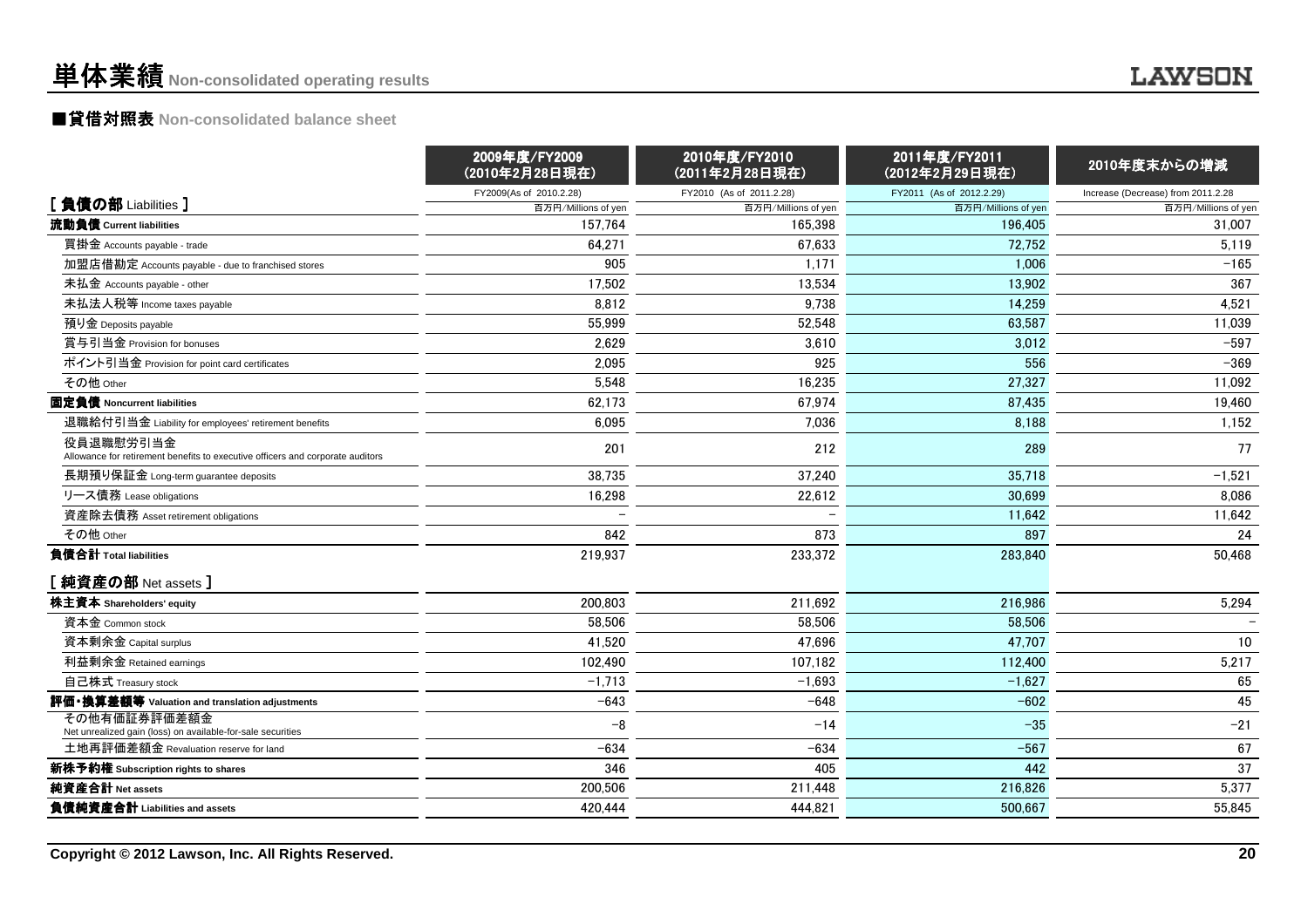## 売上及び商品の状況(単体) **Sales and Products (Non-consolidated)**

#### **LAWSON**

|                         |               | ■既存店売上高前年比及び既存店総荒利益高前年比 Net sales at existing stores and gross profit at existing stores |               |                             |                                       |
|-------------------------|---------------|------------------------------------------------------------------------------------------|---------------|-----------------------------|---------------------------------------|
|                         | 2009年度/FY2009 | 2010年度/FY2010                                                                            | 2011年度/FY2011 | 2012年度(計画)/FY2012(Forecast) |                                       |
|                         | 通期/Full vear  | 通期/Full year                                                                             | 通期/Full year  |                             | 第2四半期累計期間/2Q 通期計画/Full year(Forecast) |
|                         | 前年比/YoY       | 前年比/YoY                                                                                  | 前年比/YoY       | 前年比/YoY                     | 前年比/YoY                               |
| 売上高 Net sales           | 95.9%         | 100.8%                                                                                   | 105.4%        | 101.0%                      | 101.0%                                |
| 総荒利益高 Gross profit      |               | 101.4%                                                                                   | 104.0%        | 102.4%                      | 102.7%                                |
| (注)記載の数値け 冬全計期間における実績です |               |                                                                                          |               |                             |                                       |

(注)記載の数値は、各会計期間における実績です。

#### ■平均日販 **Average daily sales per store**

|                 | 2009年度/FY2009       | 2010年度/FY2010       | 2011年度/FY2011       |  |  |
|-----------------|---------------------|---------------------|---------------------|--|--|
|                 | 通期/Full year        | 通期/Full year        | 通期/Full year        |  |  |
|                 | 千円/Thousands of ven | 千円/Thousands of yen | 千円/Thousands of yer |  |  |
| 全店 Total stores | 502                 | 513                 | 547                 |  |  |
| 新店 New stores   | 464                 | 506                 | 516                 |  |  |
|                 |                     |                     |                     |  |  |

#### ■客数及び客単価(既存店) Average number of customers and average purchase value per customer in exsisting stores

|                              | 2009年度/FY2009    |         | 2010年度/FY2010    |         | 2011年度/FY2011    |         |  |
|------------------------------|------------------|---------|------------------|---------|------------------|---------|--|
|                              | 通期/Full year     |         | 通期/Full year     |         | 通期/Full year     |         |  |
|                              | 人・円/Persons, yen | 前年比/YoY | 人·円/Persons, yen | 前年比/YoY | 人·円/Persons, yen | 前年比/YoY |  |
| 客数 Number of customers       | 868              | 99.0%   | 872              | 100.4%  | 882              | 101.0   |  |
| 客単価<br>Spending per customer | 569              | 96.9%   | 573              | 100.4%  | 596              | 104.3   |  |

#### (注)

記載の数値は、各会計期間における実績です。

| ■商品別販売構成の推移及び総荒利益率の状況(全店) sales and gross profit margin by merchandise category at store level (All stores) |                        |               |                                        |                        |                 |                                        |                        |                                                                 |                                        |                                       |                              |  |  |
|-------------------------------------------------------------------------------------------------------------|------------------------|---------------|----------------------------------------|------------------------|-----------------|----------------------------------------|------------------------|-----------------------------------------------------------------|----------------------------------------|---------------------------------------|------------------------------|--|--|
|                                                                                                             |                        | 2009年度/FY2009 |                                        |                        | 2010年度/FY2010   |                                        |                        | 2011年度/FY2011                                                   |                                        |                                       | 2012年度(計画)/FY2012(Forecast)  |  |  |
|                                                                                                             | 通期/Full year           |               |                                        | 通期/Full year           |                 |                                        | 通期/Full year           |                                                                 |                                        | 第2四半期累計期間/2Q 通期計画/Full year(Forecast) |                              |  |  |
|                                                                                                             | 十億円<br>billions of yen | 構成比<br>Share  | 総荒利益率<br><b>Gross Profit</b><br>Margin | 十億円<br>billions of yen | 構成比<br>Share(%) | 総荒利益率<br><b>Gross Profit</b><br>Margin | 十億円<br>billions of yen | 構成比<br>Share                                                    | 総荒利益率<br><b>Gross Profit</b><br>Margin | 総荒利益率<br>Gross Profit Margin          | 総荒利益率<br>Gross Profit Margin |  |  |
| ファストフード Fast foods                                                                                          | 306.5                  | 20.8%         | 37.3%                                  | 304.3                  | 20.3%           | 37.8%                                  | 325.9                  | 20.1%                                                           | 38.2%                                  |                                       |                              |  |  |
| 日配食品 Daily delivered foods                                                                                  | 169.6                  | 11.5%         | 34.3%                                  | 192.6                  | 12.8%           | 34.6%                                  | 201.9                  | 12.5%                                                           | 34.5%                                  | $\overline{\phantom{m}}$              |                              |  |  |
| 加工食品 Processed foods                                                                                        | 813.9                  | 55.3%         | 24.6%                                  | 829.7                  | 55.2%           | 24.5%                                  | 916.8                  | 56.5%                                                           | 23.8%                                  | $\overline{\phantom{m}}$              |                              |  |  |
| うち、タバコ Cigarettes                                                                                           | 353.0                  | 24.0%         | 10.5%                                  | 374.1                  | 24.9%           | 10.5%                                  | 459.1                  | 28.3%                                                           | 10.5%                                  |                                       |                              |  |  |
| 非食品 Non-food products                                                                                       | 182.2                  | 12.4%         | 40.8%                                  | 175.9                  | 11.7%           | 42.2%                                  | 176.6                  | 10.9%                                                           | 43.4%                                  | $\overline{\phantom{m}}$              |                              |  |  |
| 合計 Total                                                                                                    | 1.472.4                | 100.0%        | 30.4%                                  | .502.7                 | 100.0%          | 30.6%                                  | 1.621.3                | 100.0%                                                          | 30.1%                                  | 30.6%                                 | 30.6%                        |  |  |
| (注)<br>非食品の総荒利益率は、手数料収入を含め算出しております。                                                                         |                        |               |                                        |                        |                 |                                        | Note                   | Gross profit of non-food products includes service commissions. |                                        |                                       |                              |  |  |

非食品の総荒利益率は、手数料収入を含め算出しております。

| 分類 Category                  | 内容 Products included                                                                                       |
|------------------------------|------------------------------------------------------------------------------------------------------------|
| ファストフード Fast foods           | 米飯・麺・調理パン(サンドイッチ等)・デリカ・ファーストフード 等 Rice, noodles, bread, delicatessen items, fast foods.                    |
|                              | <b>日配食品</b> Daily delivered foods ベーカリー・デザート・アイスクリーム・生鮮食品 等 Bakery items, desserts, ice cream, fresh food. |
| 加工食品 Processed foods         | 飲料・酒類・タバコ・加工食品・菓子等 Soft drinks, alcoholic bevarages, cigarettes, processed foods, confectionery.           |
| <b>非食品</b> Non-food products | 日用品・本・雑誌 等 Daily necessities, books, magazines, online merchandise sales and services.                     |
|                              |                                                                                                            |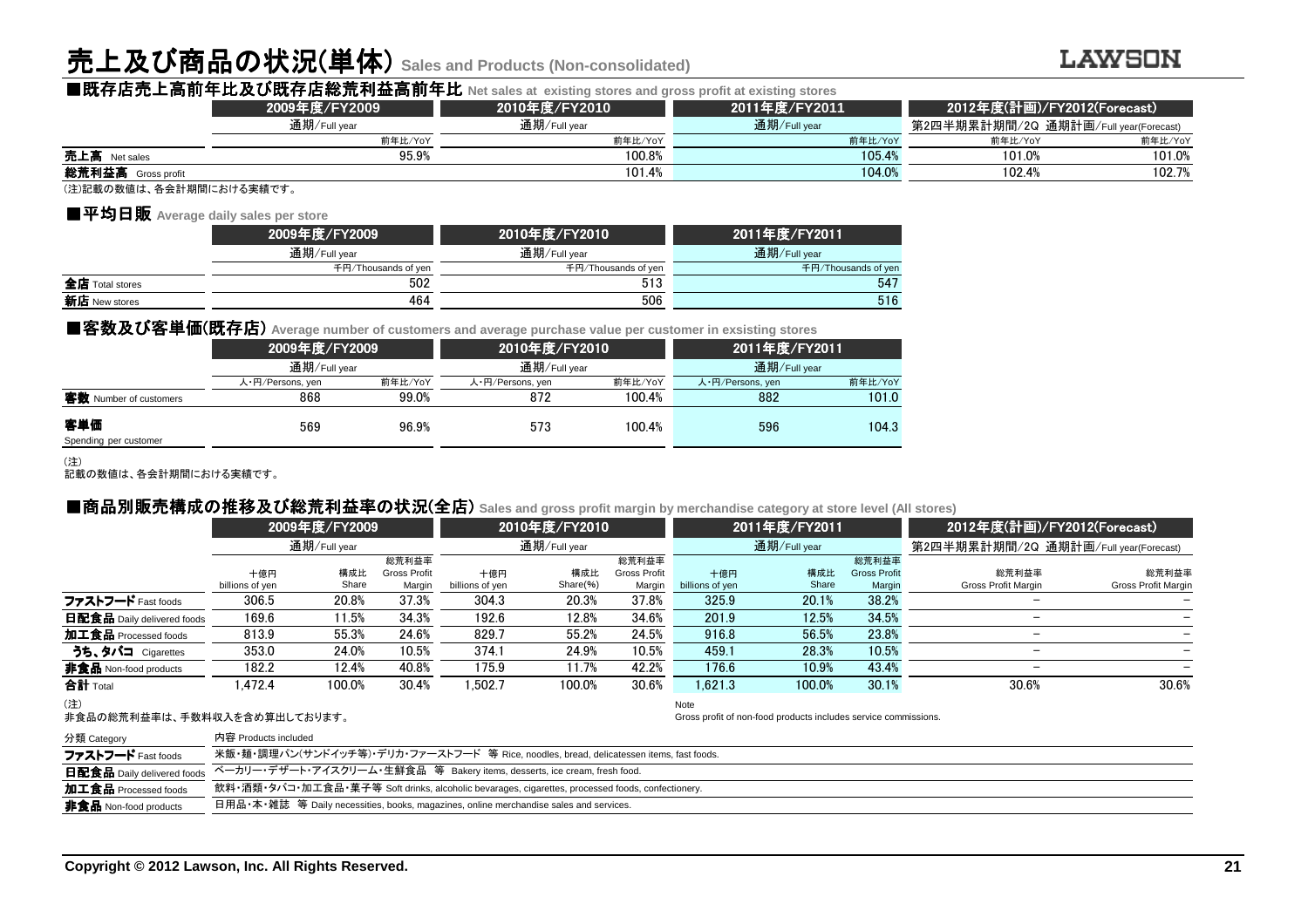### ■酒・タバコ取扱店及び24時間営業店舗数 時間営業店舗数、駐車場設置店舗数 、駐車場設置店舗数 **Liquor-licensed, cigarette-licensed, 24-hour operating and parking-lot equipped stores**

|                                             | 2009年度/FY2009 |                     | 2010年度/FY2010 |                     | 2011年度/FY2011 |                     |  |
|---------------------------------------------|---------------|---------------------|---------------|---------------------|---------------|---------------------|--|
|                                             | 通期/Full year  |                     | 通期/Full year  |                     | 通期/Full year  |                     |  |
|                                             | 店/Store       | 総店舗数に占める割合<br>Share | 店/Store       | 総店舗数に占める割合<br>Share | 店/Store       | 総店舗数に占める割合<br>Share |  |
| 酒取扱店 Liquor-licensed stores                 | 8.583         | 97.9%               | 8.733         | 97.9%               | 8.955         | 98.8%               |  |
| タバコ取扱店 Cigarette-licensed stores            | 7.854         | 89.6%               | 8.165         | 91.6%               | 8.598         | 94.8%               |  |
| 24時間営業店 24-hour operating stores            | 8.538         | 97.4%               | 8.682         | 97.4%               | 8.814         | 97.2%               |  |
| 駐車場設置店<br>Stores equipped with parking lots | 6.491         | 74.1%               | 6.638         | 74.4%               | 6.696         | 73.9%               |  |
| 総店舗数 Total number of stores                 | 8.765         |                     | 8.917         |                     | 9,065         |                     |  |

### ■平均在庫(全店 期末1店舗当たり平均在庫売価)<br>Inventory turnover in davs (based on total stores, inventory per

**Inventory turnover in days (based on total stores, inventory per store)**

|                                 | 2009年度/FY2009」                            |        | 2010年度/FY2010                  |         | 2011年度/FY2011                  |         |
|---------------------------------|-------------------------------------------|--------|--------------------------------|---------|--------------------------------|---------|
|                                 | 通期/Full year                              |        | 通期/Full year                   |         | 通期/Full year                   |         |
|                                 | 千円・日<br>前年比/YoY<br>Thousands of yen, days |        | 千円・日<br>Thousands of yen, days | 前年比/YoY | 千円・日<br>Thousands of yen, days | 前年比/YoY |
| 在庫 Inventory                    | 5.516                                     | 96.5%  | 6.236                          | 113.1%  | 6.407                          | 102.7%  |
| 在庫日数 Inventory turnover in days | 12.                                       | 104.3% | 12.5                           | 103.3%  | 12.8                           | 102.4%  |

#### ■売場面積(全店) **Area of floor (total stores)**

|                      | 2009年度/FY2009 |        | 2010年度/FY2010                |              | 2011年度/FY2011                |              |  |
|----------------------|---------------|--------|------------------------------|--------------|------------------------------|--------------|--|
|                      | 通期/Full year  |        |                              | 通期/Full year |                              | 通期/Full year |  |
|                      |               |        | m <sup>2</sup> /Square meter | 前年比/YoY      | m <sup>2</sup> /Square meter | 前年比/YoY      |  |
| 全店売場面積 Area of floor | 974.499       | 102.4% | 980.359                      | 100.6%       | 1.007.962                    | 102.8%       |  |
|                      |               |        |                              |              |                              |              |  |

### ■収納代行業務の状況(全店) Third party bill settlement (total stores)<br>2009年度/FY2009

|                                | 2009年度/FY2009                       |              | 2010年度/FY2010                       |              | 2011年度/FY2011                       |              |  |
|--------------------------------|-------------------------------------|--------------|-------------------------------------|--------------|-------------------------------------|--------------|--|
|                                |                                     | 通期/Full vear |                                     | 通期/Full year |                                     | 通期/Full year |  |
|                                | 百万円、百万件<br>Millions of yen, million | 前年比/YoY      | 百万円、百万件<br>Millions of yen, million | 前年比/YoY      | 百万円、百万件<br>Millions of yen, million | 前年比/YoY      |  |
| <b>収納金額</b> Transaction amount | 1.553.832                           | 103.1%       | .639.203                            | 105.5%       | 1.725.788                           | 105.3%       |  |
| 取扱件数 Number of settlement      | 162.2                               | 103.6%       | 169.8                               | 104.7%       | 177.7                               | 104.7%       |  |
| 手数料収入 Commission revenues      | 8.651                               | 102.8%       | 9.027                               | 104.4%       | 9.487                               | 105.1%       |  |
|                                |                                     |              |                                     |              |                                     |              |  |

### ■**ATM**設置台数 **Number of ATMs installed**

|                                         | 2009年度/FY2009 | 2010年度/FY2010 | 2011年度/FY2011 |
|-----------------------------------------|---------------|---------------|---------------|
|                                         | 通期/Full year  | 通期/Full year  | 通期/Full year  |
|                                         | 台/Unit        | 台/Unit        | 台/Unit        |
| <b>ATM設置台数</b> Number of ATMs installed | 6.978         | 8.526         | 9.002         |
|                                         |               |               |               |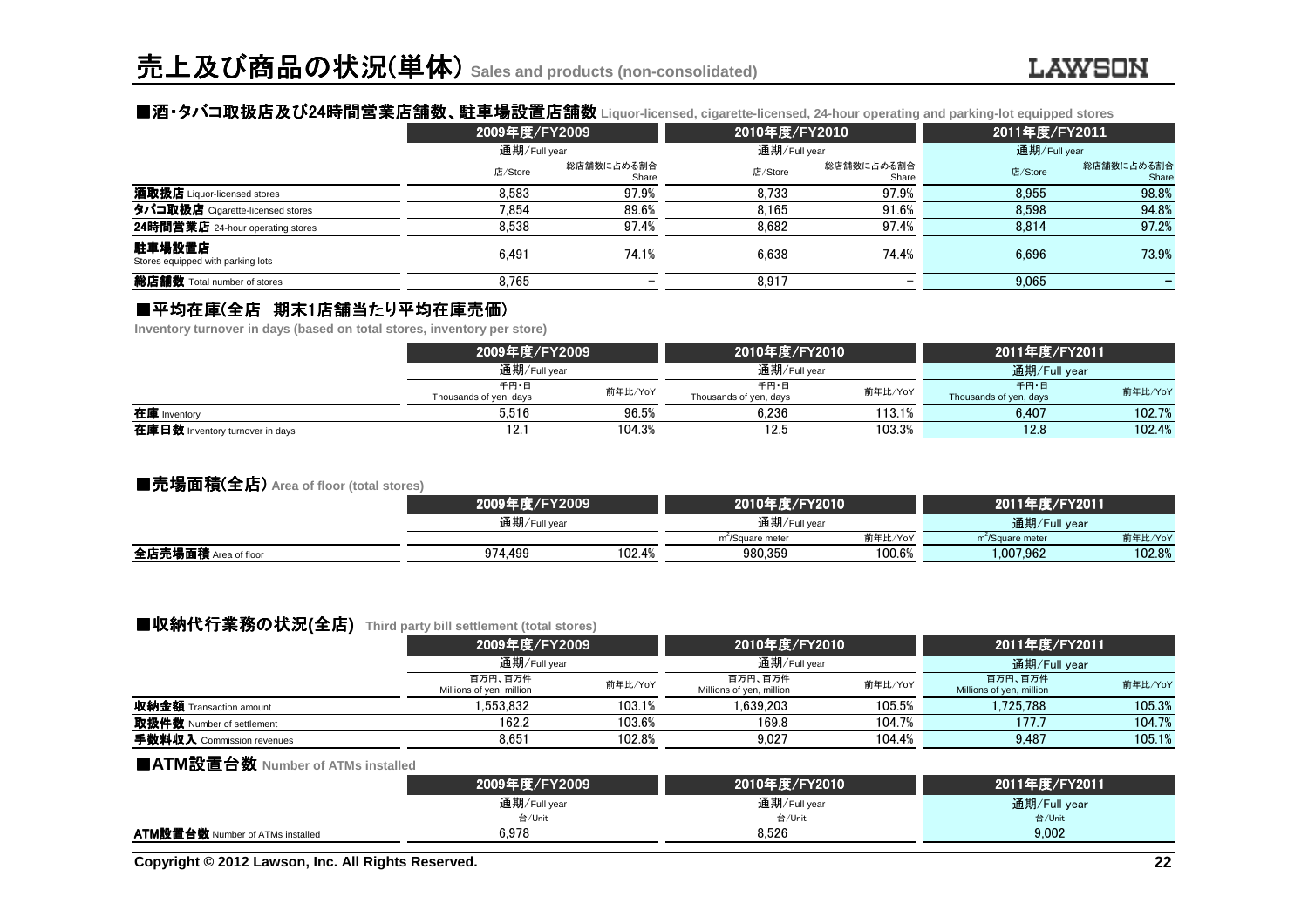### 従業員の状況(連結) **Number of employee (consolidated)**

#### **LAWSON**

|                                            | 2009年度/FY2009 |                             | 2010年度/FY2010 |                             | 2011年度/FY2011 |                             |  |
|--------------------------------------------|---------------|-----------------------------|---------------|-----------------------------|---------------|-----------------------------|--|
|                                            | 通期/Full year  |                             |               | 通期/Full year                |               | 通期/Full year                |  |
|                                            | 人/Persons     | 期首差/Net increase (decrease) | 人/Persons     | 期首差/Net increase (decrease) | 人/Persons     | 期首差/Net increase (decrease) |  |
| 単体 Non-consolidated                        |               |                             |               |                             |               |                             |  |
| 従業員数 Employees                             | 3.424         | $-35$                       | 3.305         | $-119$                      | 3,342         | 37                          |  |
| パートタイマー<br>Part-time and temporary workers | 3.512         | 165                         | 2.574         | $-938$                      | 2.163         | $-411$                      |  |
| 連結子会社 Consolidated subsidiaries            |               |                             |               |                             |               |                             |  |
| <b>従業員数</b> Employees                      | 1.812         | 85                          | 2.398         | 586                         | 3.133         | 735                         |  |
| パートタイマー<br>Part-time and temporary workers | 6.088         | 61                          | 6.305         | 217                         | 6.855         | 550                         |  |
| 連結計 Consolidated                           |               |                             |               |                             |               |                             |  |
| 従業員数 Employees                             | 5.236         | 50                          | 5.703         | 467                         | 6.475         | 772                         |  |
| パートタイマー<br>Part-time and temporary workers | 9.600         | 226                         | 8.879         | $-721$                      | 9.018         | 139                         |  |